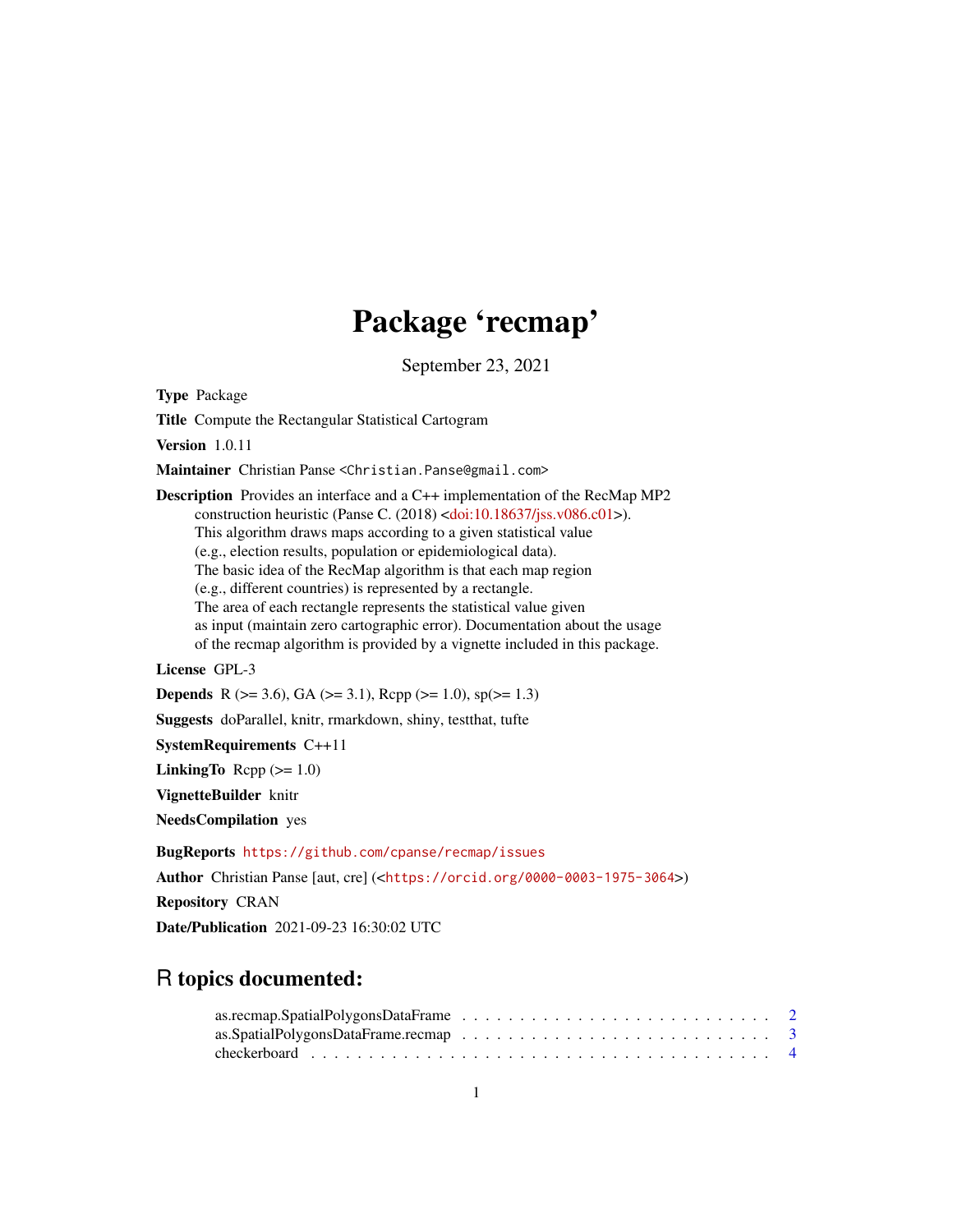<span id="page-1-0"></span>

| Index |  |
|-------|--|
|       |  |
|       |  |
|       |  |
|       |  |
|       |  |
|       |  |

as.recmap.SpatialPolygonsDataFrame

*Convert a SpatialPolygonsDataFrame Object to recmap Object*

#### Description

The method generates a recmap class out of a [SpatialPolygonsDataFrame](#page-0-0) object.

#### Usage

## S3 method for class 'SpatialPolygonsDataFrame' as.recmap(X)

#### Arguments

X a [SpatialPolygonsDataFrame](#page-0-0) object.

#### Value

returns a [recmap](#page-13-1) object.

#### Author(s)

Christian Panse

#### References

Roger S. Bivand, Edzer Pebesma, Virgilio Gomez-Rubio, 2013. Applied spatial data analysis with R, Second edition. Springer, NY. <https://asdar-book.org/>

# See Also

- [sp](#page-0-0)
- [as.SpatialPolygonsDataFrame](#page-2-1)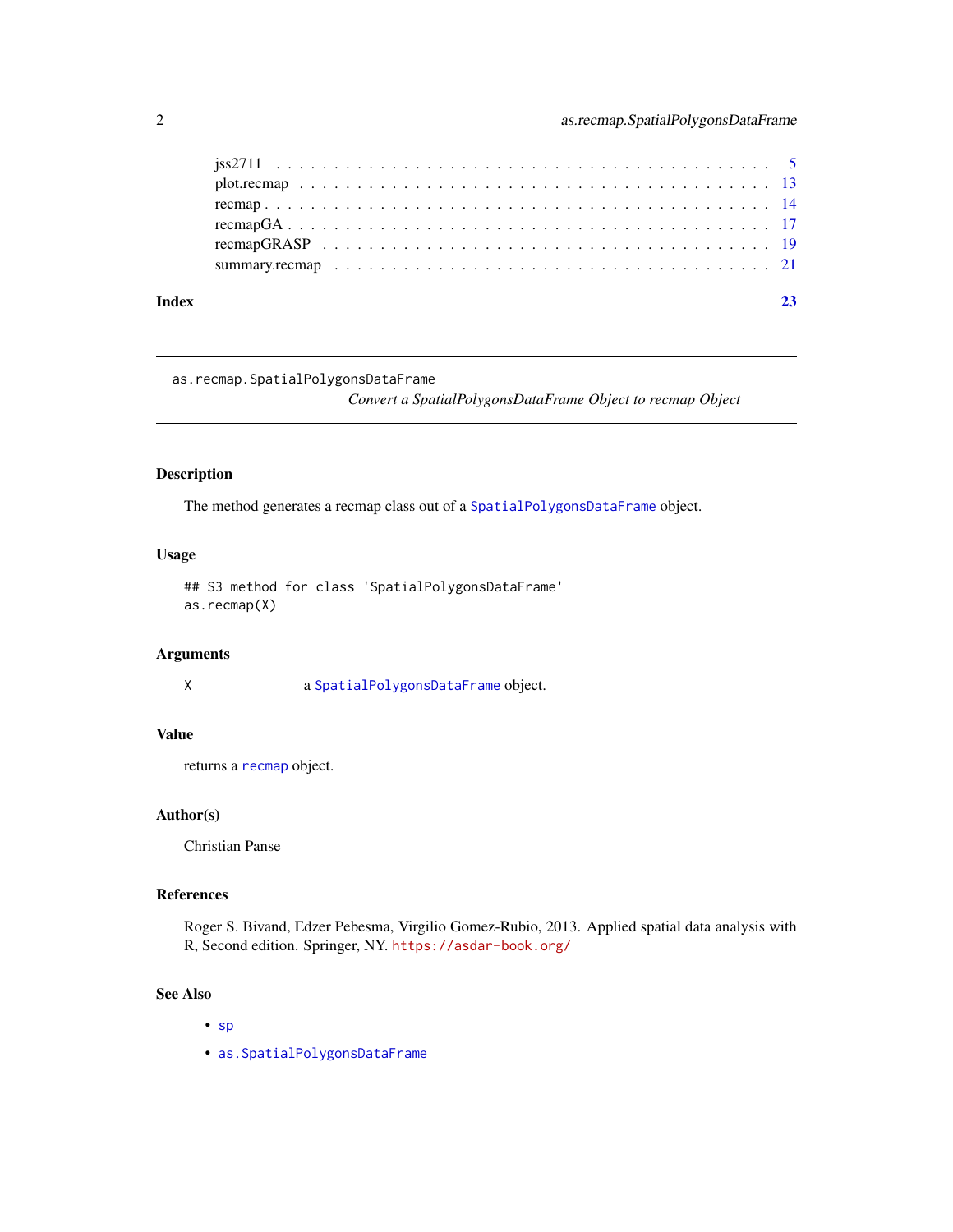#### <span id="page-2-0"></span>Examples

```
SpDf <- as.SpatialPolygonsDataFrame(recmap(checkerboard(8)))
```

```
summary(SpDf)
spplot(SpDf)
```

```
summary(as.recmap(SpDf))
```

```
# taken from https://github.com/sjewo/cartogram
```

```
## Not run:
     if (requireNamespace("maptools", quietly = TRUE)) {
library(maptools)
        data(wrld_simpl)
afr <- as.recmap(wrld_simpl[wrld_simpl$REGION==2, ])
is.recmap(afr)
afr$z <- afr$POP2005
is.recmap(afr)
afr \leq afr[afr$z > 0, ]
# make map overlap to generate a connected pseudo dual
afrdx <- 2.0 * afrdx
afr$dy <-2.0 \times afr$dy
# overview
plot(recmap(afr))
# use the GA
set.seed(1)
plot(recmapGA(afr))
     }
```
## End(Not run)

as.SpatialPolygonsDataFrame.recmap *Convert a recmap Object to SpatialPolygonsDataFrame Object*

#### <span id="page-2-1"></span>Description

The method generates a SpatialPolygons object of a as input given [recmap](#page-13-1) object. Both data. frames are merged by the index order.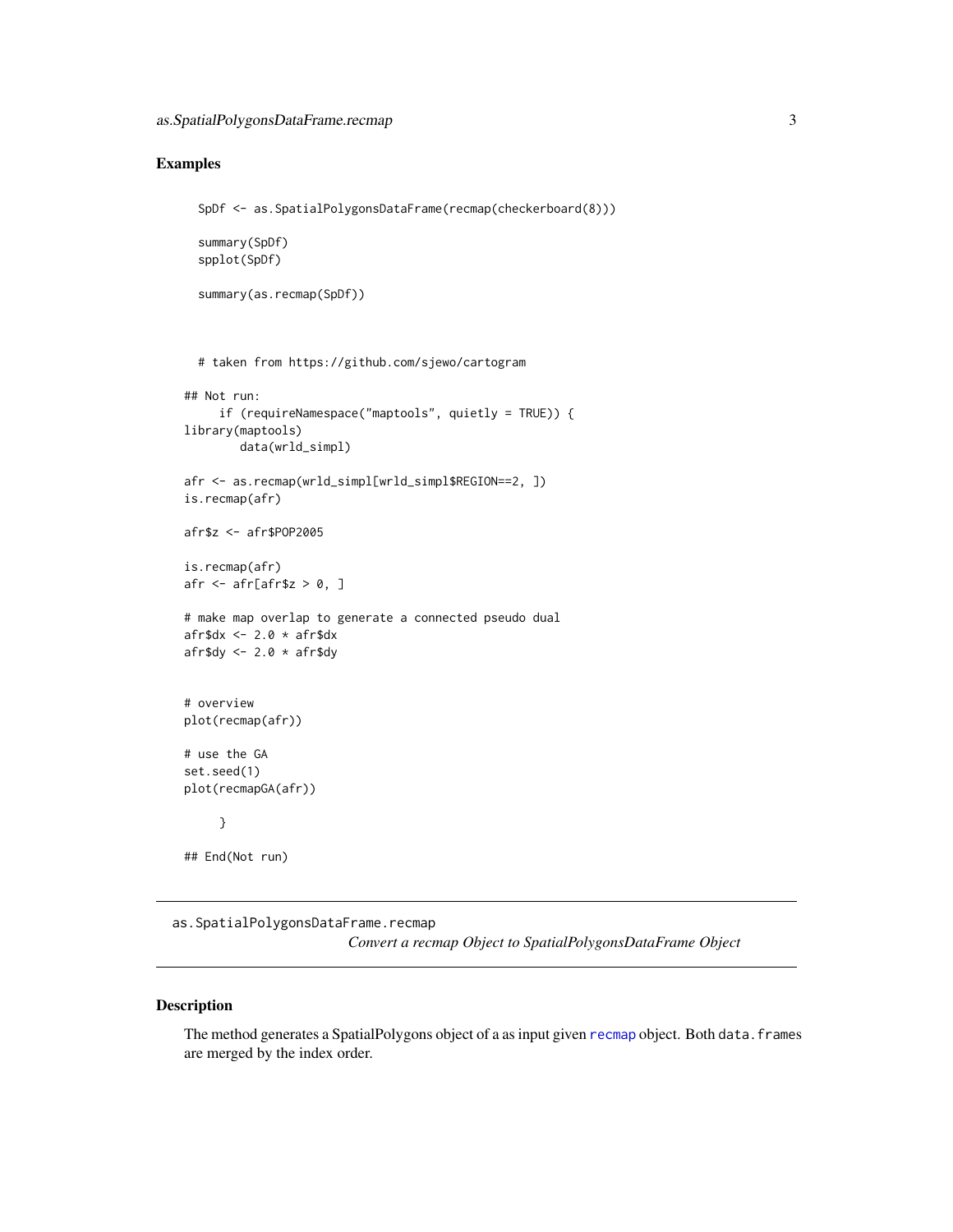#### <span id="page-3-0"></span>Usage

```
## S3 method for class 'recmap'
as.SpatialPolygonsDataFrame(x, df = NULL, ...)
```
#### Arguments

| x        | a recmap object.                       |
|----------|----------------------------------------|
| df       | a data. frame object. default is NULL. |
| $\cdots$ | $\cdots$                               |

#### Value

returns a [SpatialPolygonsDataFrame](#page-0-0)

#### Note

This S3method has replaced the recmap2sp function since package version 0.5.22.

#### Author(s)

Christian Panse

## References

Roger S. Bivand, Edzer Pebesma, Virgilio Gomez-Rubio, 2013. Applied spatial data analysis with R, Second edition. Springer, NY. <https://asdar-book.org/>

#### See Also

• [sp](#page-0-0)

#### Examples

SpDf <- as.SpatialPolygonsDataFrame(recmap(checkerboard(8))) summary(SpDf) spplot(SpDf)

checkerboard *Create a Checkboard*

### Description

This function generates a [recmap](#page-13-1) object.

#### Usage

checkerboard( $n = 8$ , ratio = 4)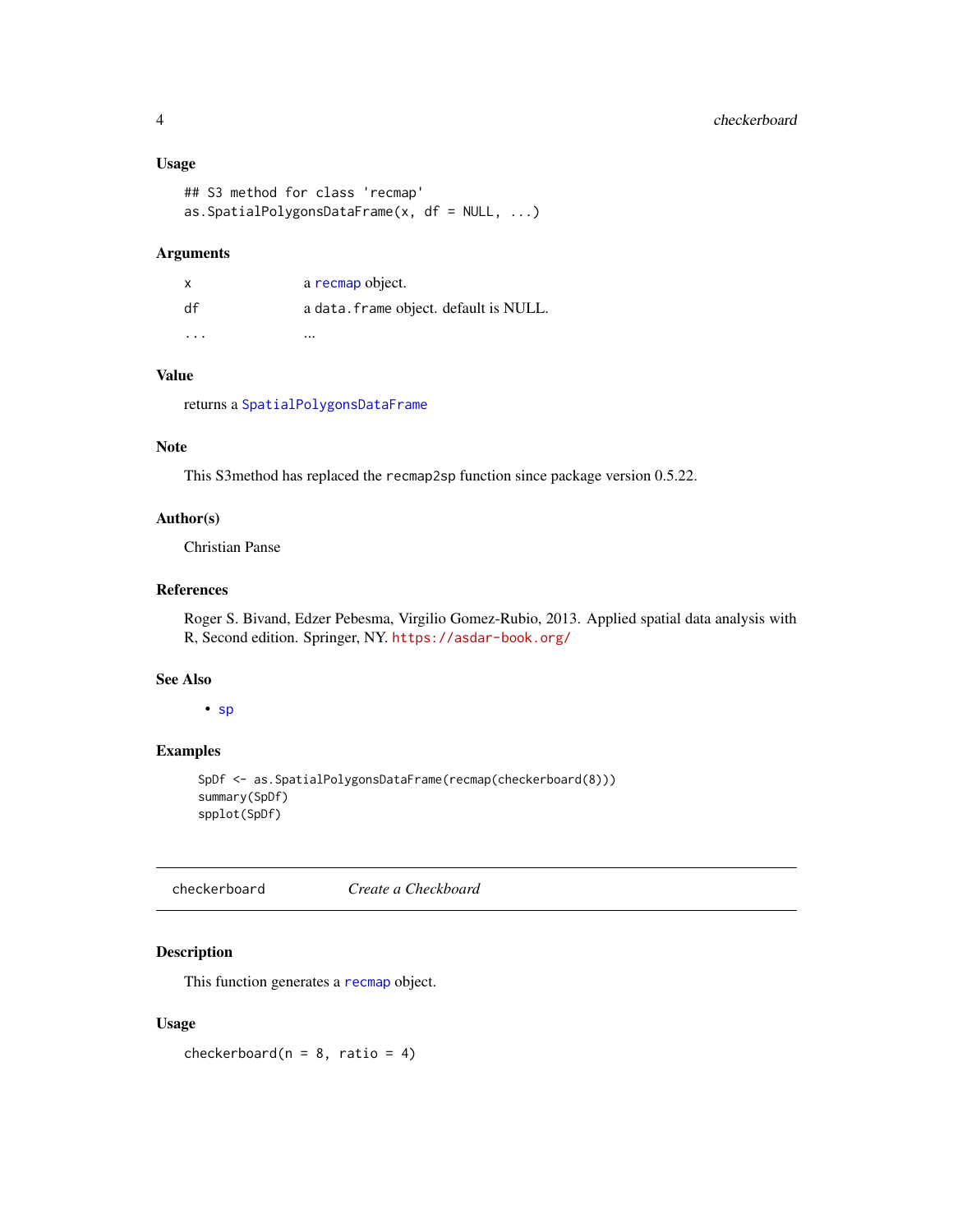#### <span id="page-4-0"></span> $j$ ss2711 5

#### Arguments

| n     | defines the size of the map, default is 8 which will generate a map having 64<br>regions.                             |
|-------|-----------------------------------------------------------------------------------------------------------------------|
| ratio | defines the ratio of the statistical value. As default, the black regions have a<br>value which is four times higher. |

#### Value

returns a checkerboard as [recmap](#page-13-1) object.

#### Author(s)

Christian Panse

# See Also

• [recmap](#page-13-1).

#### Examples

checkerboard8x8 <- checkerboard(8)

```
plot(checkerboard8x8,
  col=c('white','white','white','black')[checkerboard8x8$z])
```
jss2711 *jss2711 data*

### Description

jss2711 contains the replication materials (input and output) for the doi: [10.18637/jss.v086.c01](https://doi.org/10.18637/jss.v086.c01) manuscript's Figures 4, 5, 6, 7, 11, 12, and 13.

#### Format

A set of nested list of data.frames.

#### Author(s)

Christian Panse, 2018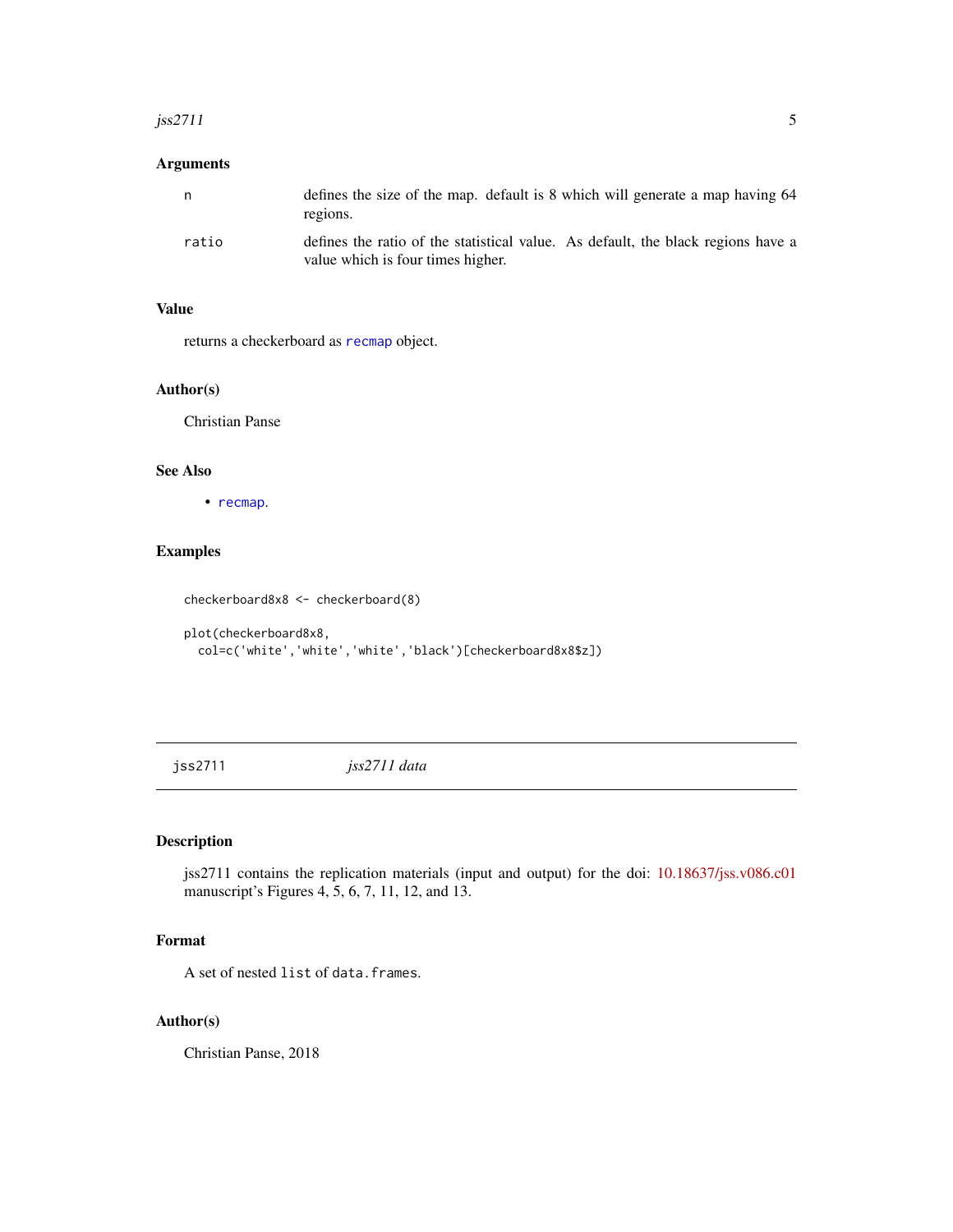#### <span id="page-5-0"></span>Source

- Figure 4 mbb\_check contains a data. frame with some recmap implemention benchmarks. Generated on
	- MacBook Pro (15-inch, 2017).
	- Processor: 2.9 GHz Intel Core i7
	- Memory: 16 GB 2133 MHz LPDDR3
- Figure 5 cmp\_GA\_GRASP contains a list of results using a [GRASP](#page-0-0) and [GA](#page-0-0) metaheuristic. Generated on a MacBook Pro (Retina, 13-inch, Mid 2014).
- Figure 11 Switzerland:
	- input map rectangles derived from: Swiss Federal Office of Topography using Landscape Models / Boundaries GG25, downloaded 2016-05-01; Perfomed on a Intel(R) Xeon(R) CPU E5-2698 v3 @ 2.30GHz/ Debian8
	- statistical data: Bundesamt fur Statistik (BFS) <https://www.bfs.admin.ch>, Website Statistik Schweiz, downloaded file je-d-21.03.01.xls on 2016-05-26.,
	- Perfomed on a Intel(R) Xeon(R) CPU E5-2698 v3 @ 2.30GHz/ Debian8.
- Figure  $12 SBB$ :
	- Source: [https://data.sbb.ch/explore](https://data.sbb.ch/explore/?sort=explore.download_count&refine.modified=2016) 2016-05-12.
	- Perfomed on a Intel(R) Xeon(R) CPU E5-2698 v3 @ 2.30GHz/ Debian 8.
- Figure  $13 UK$ :
	- input map rectangles derived from: https://census.edina.ac.uk/ukborders; Contains OS data Crown copyright [and database right] (2016);
	- Source of election data: [NISRA](https://www.nisra.gov.uk)
	- copyright Contains National Statistics data Crown copyright and database right 2016 Contains NRS data Crown copyright and database right 2016
	- Perfomed on a Intel(R) Xeon(R) CPU E5-2698 v3 @ 2.30GHz/ Debian8

#### References

Panse C (2018). "Rectangular Statistical Cartograms in R: The recmap Package." Journal of Statistical Software, Code Snippets, 86(1), pp. 1-27. doi: [10.18637/jss.v086.c01.](https://doi.org/10.18637/jss.v086.c01)

#### Examples

```
options(varn = -1)## Figure 4
jss2711_figure4 <- function(nrep = 1, size = 2:10){
 recmap_debug_code <- '
 // [[Rcpp::plugins(cpp11)]]
 #include <Rcpp.h>
 #include <string>
 #include <recmap.h>
```
using namespace Rcpp;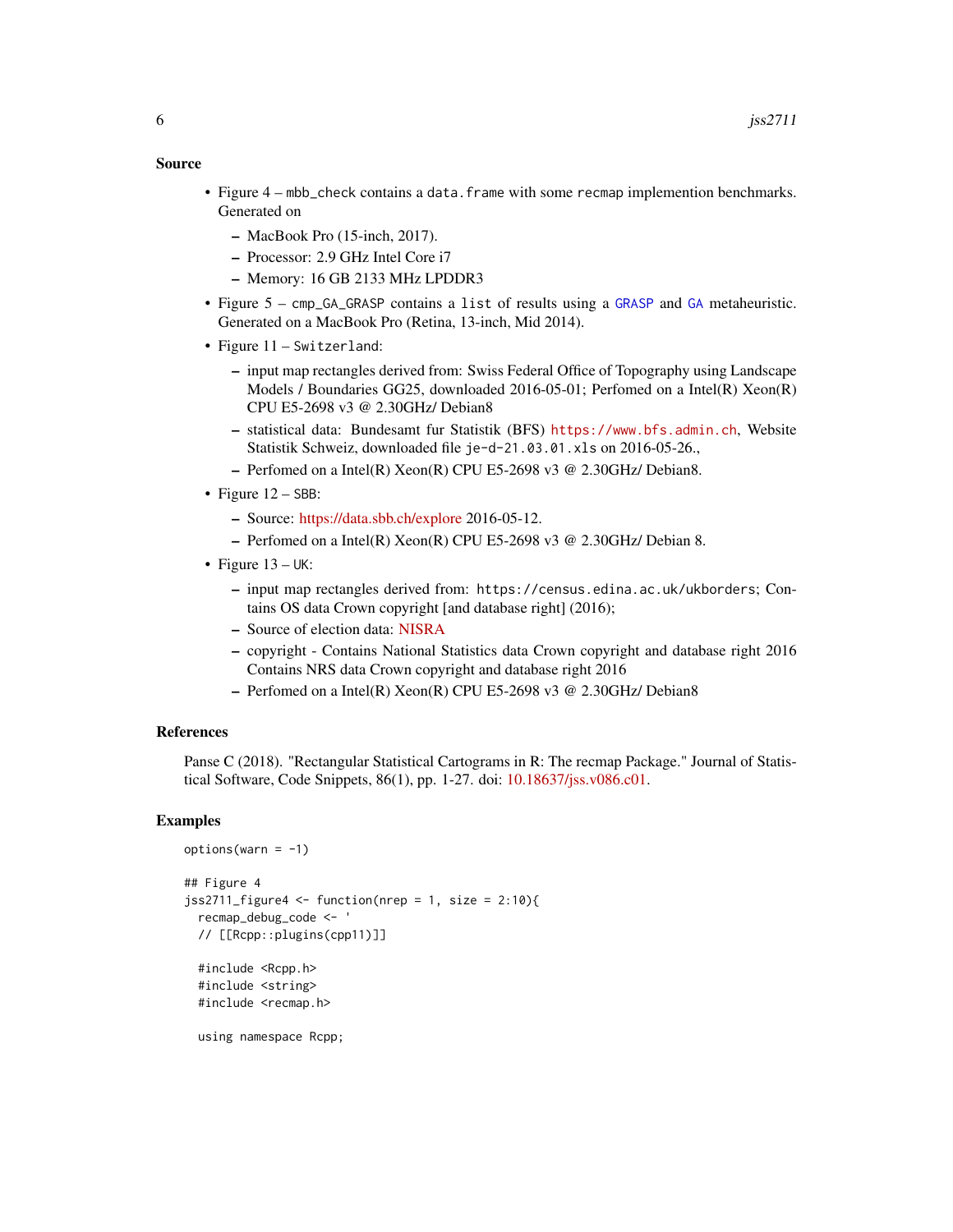#### $j$ ss2711 7

```
// [[Rcpp::depends(recmap)]]
// [[Rcpp::export]]
int recmap_debug(DataFrame df,
 bool map_region_intersect_multiset = true) {
  // access the columns
  NumericVector x = df['x"];
  NumericVector y = df['y''];
  NumericVector dx = df["dx"];
  NumericVector dy = df["dy"];
  NumericVector z = df['z''];
  CharacterVector name = df["name"];
  NumericVector cartogram_x(x.size());
  NumericVector cartogram_y(x.size());
  NumericVector cartogram_dx(x.size());
  NumericVector cartogram_dy(x.size());
  NumericVector dfs_num(x.size());
  NumericVector topology_error(x.size());
  NumericVector relpos_error(x.size());
  NumericVector relpos_nh_error(x.size());
  crecmap::RecMap X;
  X.set_map_region_intersect_multiset(map_region_intersect_multiset);
  for (int i = 0; i < x.size(); i++) {
    std::string sname = Rcpp::as<std::string>(name[i]);
    X.push_region(x[i], y[i], dx[i], dy[i], z[i], sname);
  }
  X.run(true);
  return(X.get_intersect_count());
}
sourceCpp(code = recmap_debug_code, rebuild = TRUE, verbose = TRUE)
do.call('rbind', lapply(size, function(size){
  set.seed(1);
  CB <- checkerboard(size);
  do.call('rbind',lapply(rep(size, nrep), function(n){
    CB.smp <- CB[sample(nrow(CB), nrow(CB)), ]
    start_time <- Sys.time()
    ncall.multiset <- recmap_debug(CB.smp,
      map_region_intersect_multiset = TRUE)
    end_time <- Sys.time()
```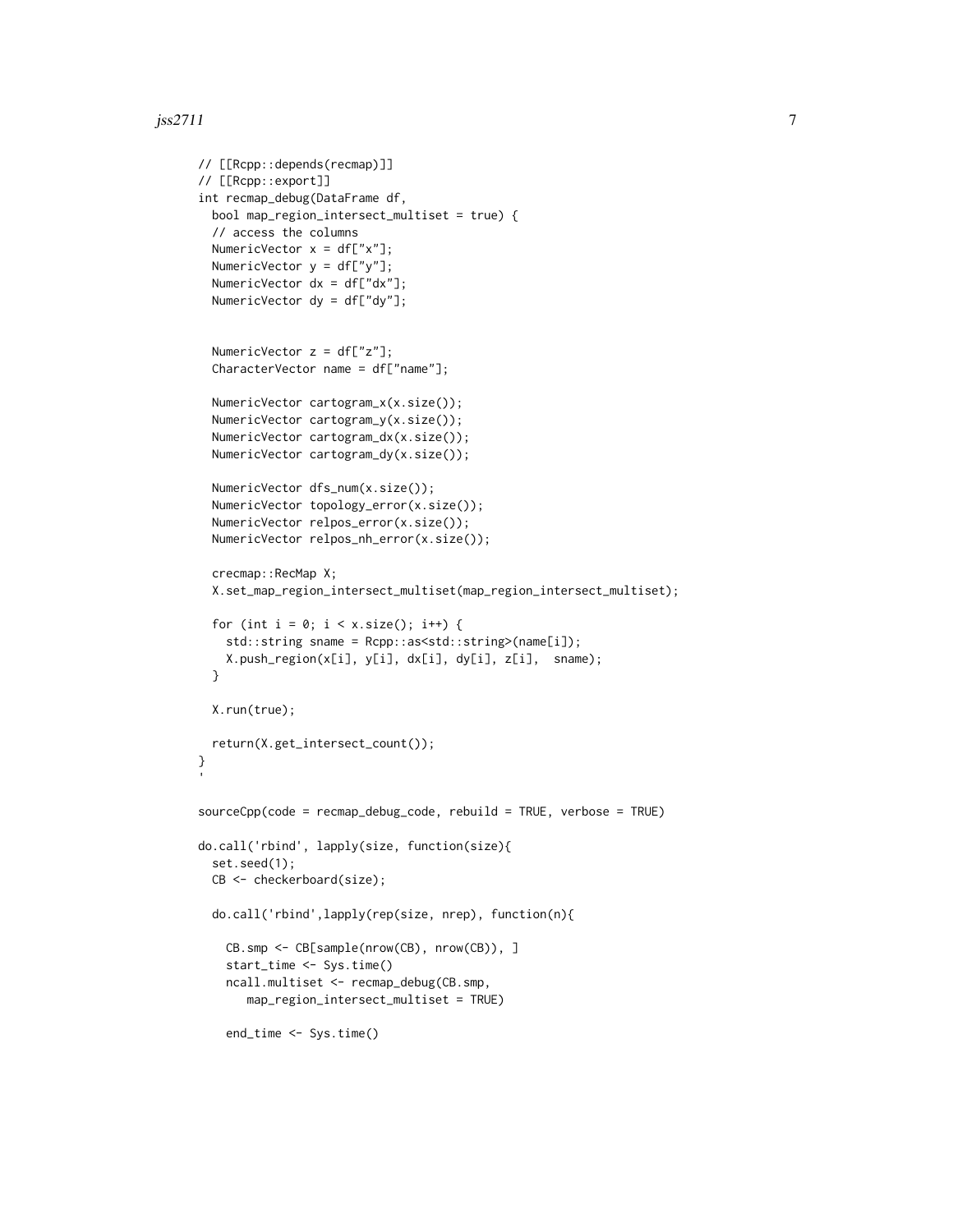```
diff_time.multiset <- as.numeric(difftime(end_time,
        start_time, units = "secs"))
      start_time <- Sys.time()
      ncall.list <- recmap_debug(CB.smp,
       map_region_intersect_multiset = FALSE)
      end_time <- Sys.time()
      diff_time.list <- as.numeric(difftime(end_time,
        start_time, units = "secs"))
      rv <- rbind(data.frame(number = ncall.multiset,
        algorithm="multiset", size = nrow(CB),
  time_in_secs = diff_time.multiset),
        data.frame(number = ncall.list,
  algorithm="list", size = nrow(CB),
    time_in_secs = diff_time.list))
      rv$machine <- Sys.info()['machine']
      rv$sysname <- Sys.info()['sysname']
      rv
     }))
    }))
}
## Not run:
mbb_check <- jss2711_figure4()
## End(Not run)
data(jss2711)
boxplot(number \sim sqrt(size),
  axes=FALSE,
  data = mbb_check,
  log='y',
  cex = 0.75,
  subset = algorithm == "list",
  col = "red", boxwex = 0.25);abline(v = sqrt(50), col = 'lightgray', lwd = 3)boxplot(number \sim sqrt(size),
  data = mbb_check,log='y',
  subset = algorithm == "multiset",
  cex = 0.75,
  ylab = 'number of MBB intersection calls',
  xlab = 'number of map regions',
  boxwex = 0.25, add = TRUE, axes=FALSE);
axis(2)
axis(1, c(5, sqrt(50), 10, 15, 20), c("5x5", "US", "10x10", "15x15", "20x20"))
box()
legend("bottomright", c("C++ STL list", "C++ STL multiset"),
      col=c('red', 'black'), pch = 16, cex = 1.0)
```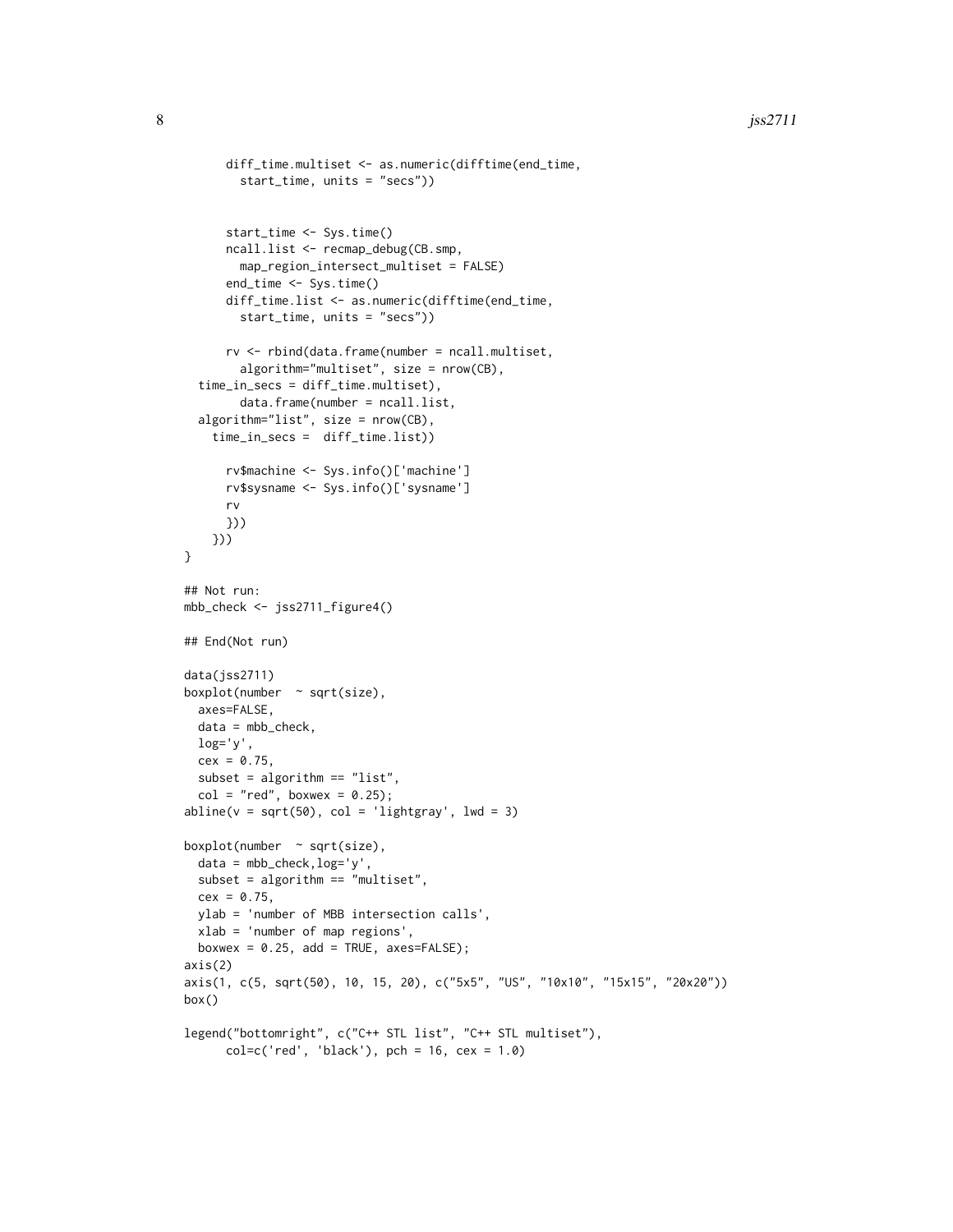```
## Figure 5
op <- par(mar=c(0, 0, 0, 0), mfrow=c(1, 3), bg = 'azure')
plot(cmp_GA_GRASP$GRASP$Map,
     border='black',
     col=c('white', 'white', 'white', 'black')[cmp_GA_GRASP$GRASP$Map$z])
plot(cmp_GA_GRASP$GRASP$Cartogram,
     border='black',
     col = c('white', 'white', 'white', 'black')[cmp_GA_GRASP$GRASP$Cartogram$z])
plot(cmp_GA_GRASP$GA$Cartogram,
     border='black',
     col = c('white', 'white', 'white', 'black')[cmp_GA_GRASP$GA$Cartogram$z])
par(op)
## Figure 6 - right
op <- par(mar = c(0, 0, 0, 0), mfrow=c(1, 1), bg = 'azure')
# found by the GA
smp <- cmp_GA_GRASP$GA$GA@solution[1,]
Cartogram.Checkerboard <- recmap(cmp_GA_GRASP$GA$Map[smp, ])
idx <- order(Cartogram.Checkerboard$dfs.num)
plot(Cartogram.Checkerboard,
     border='black',
     col=c('white', 'white', 'white', 'black')[Cartogram.Checkerboard$z])
# draw placement order
lines(Cartogram.Checkerboard$x[idx],
 Cartogram.Checkerboard$y[idx],
 col = rgb(1,0,0, alpha=0.3), lwd = 4, cex=0.5)text(Cartogram.Checkerboard$x[idx],
 Cartogram.Checkerboard$y[idx],
 1:length(idx), pos=1, col=rgb(1,0,0, alpha=0.7))
points(Cartogram.Checkerboard$x[idx[1]],
 Cartogram.Checkerboard$y[idx[1]], lwd = 5, col = 'red')
text(Cartogram.Checkerboard$x[idx[1]],
 Cartogram.Checkerboard$y[idx[1]], "start", col = 'red', pos=3)
points(Cartogram.Checkerboard$x[idx[length(idx)]],
 Cartogram.Checkerboard$y[idx[length(idx)]],
      cex = 1.25, 1wd = 2, col = 'red', pch = 5)par(op)
op <- par(mar = c(4, 4, 1.5, 0.5), mfrow = c(1, 1), bg = 'white')
plot(best ~ elapsedtime, data = cmp_GA_GRASP$cmp,
     type = 'n',
```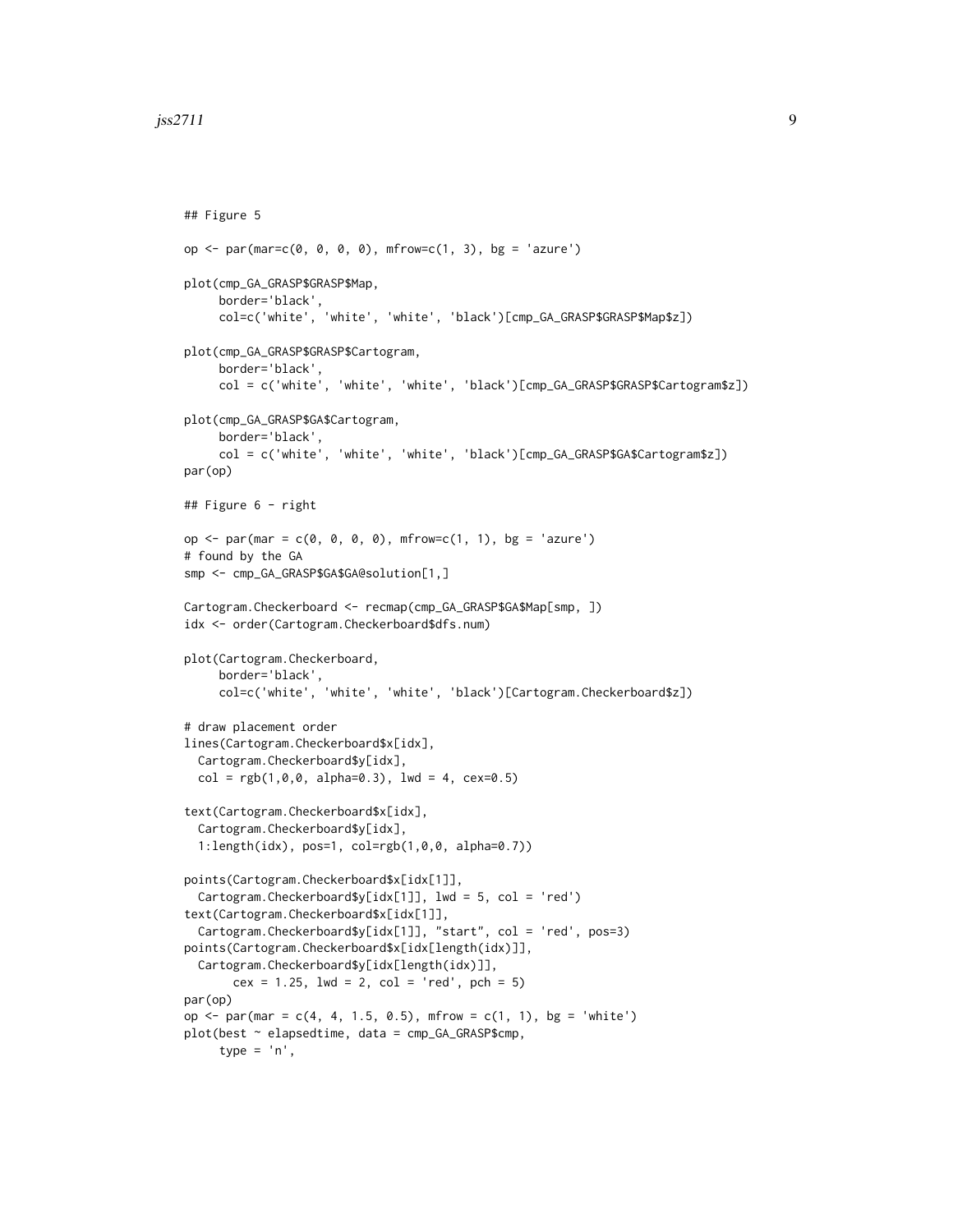```
ylab = 'best fitness value',
     xlab = 'elapsed time [in seconds]')
abline(v=60, col='lightgrey',lwd=2)
lines(cmp_GA_GRASP$cmp[cmp_GA_GRASP$cmp$algorithm == "GRASP",
  c('elapsedtime', 'best')], type = 'b', col='red', pch=16)
lines(cmp_GA_GRASP$cmp[cmp_GA_GRASP$cmp$algorithm == "GA",
  c('elapsedtime', 'best')], type = 'b', pch=16)
legend("bottomright",
  c("Evolutionary based Genetic Algorithm (GA)",
    "Greedy Randomized Adaptive Search Procedures (GRASP)"),
    col = c('black', 'red'),pch=16, cex=1.0)
par(op)
## Figure 7
## Not run:
res <- lapply(c(1, 1, 2, 2, 3, 3), function(seed){
  set.seed(seed);
  res \leq recmapGA(Map = checkerboard(4), pmutation = 0.25)
  res$seed <- seed
  res})
op <- par(mfcol=c(2,4), bg='azure', mar=c(5, 5, 0.5, 0.5))
x <- recmap(checkerboard(4))
p <- paste(' = (', paste(1:length(x$z), collapse=", "), ')', sep='')
plot(x,
      sub=substitute(paste(Pi['forward'], p), list(p=p)),
      col = c('white', 'white', 'white', 'black')[x$z])
x <- recmap(checkerboard(4)[rev(1:16),])
p \leftarrow paste(' = (', paste(rev(1:length(x$z)), collapse=", "), ')', sep='')
plot(x,
      sub=substitute(paste(Pi[reverse], p), list(p=p)),
      col = c('white', 'white', 'white', 'black')[x$z])
rv <- lapply(res, function(x){
  p <- paste(' = (', paste(x$GA@solution[1,], collapse=", "), ')', sep='')
  plot(x$Cartogram,
       col = c('white', 'white', 'white', 'black')[x$Cartogram$z],
       sub=substitute(paste(Pi[seed], perm), list(perm=p, seed=x$seed)))
  })
## End(Not run)
# sanity check - reproducibility
identical.recmap <- function(x, y, plot.diff = FALSE){
  target <- x
  current <- y
```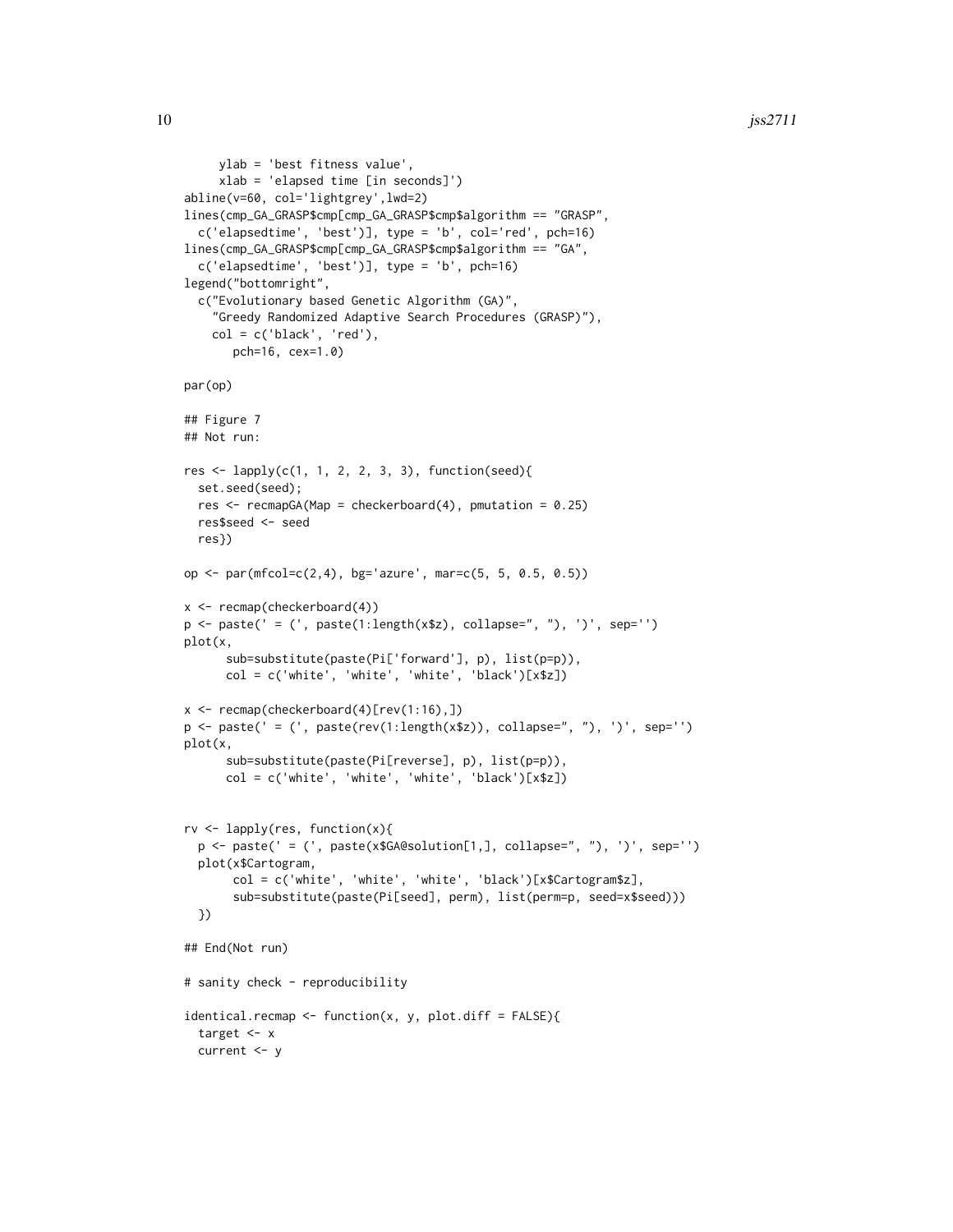```
stopifnot(is.recmap(target))
  stopifnot(is.recmap(current))
  rv <- identical(x$x, y$x) && identical(x$y, y$y) &&
    identical(x$dx, y$dx) && identical(x$dy, y$dy)
  if (plot.diff){
   rvtemp <- lapply(c('x', 'y', 'dx', 'dy'), function(cn){
        plot(sort(abs(target[, cn] - current[, cn])),
          ylab = 'absolute error',
          main = cn)abline(h = 0, col = 'grey')})
  }
  rv
}
## Not run:
op <- par(mfcol = c(4, 4), mar = c(4, 4, 4, 1));
identical.recmap(res[[1]]$Cartogram, res[[2]]$Cartogram, TRUE)
identical.recmap(res[[3]]$Cartogram, res[[4]]$Cartogram, TRUE)
identical.recmap(res[[5]]$Cartogram, res[[6]]$Cartogram, TRUE)
identical.recmap(res[[1]]$Cartogram, res[[6]]$Cartogram, TRUE)
## End(Not run)
## Figure 11
## Not run: plot(recmap(Switzerland$map[Switzerland$solution,]))
op <- par(mfrow=c(1, 1), mar=c(0,0,0,0));
C <- Switzerland$Cartogram
plot(C)
idx <- rev(order(C$z))[1:50];
text(C$x[idx], C$y[idx], C$name[idx], col = 'red',
  cex = C$dx[idx] / strwidth(as.character(C$name[idx])))
## Figure 12
fitness.SBB <- function(idxOrder, Map, ...){
  Cartogram <- recmap(Map[idxOrder, ])
  if (sum(Cartogram$topology.error == 100) > 1){return (0)}
  1 / sum(Cartogram$z / (sqrt(sum(Cartogram$z^2))) * Cartogram$relpos.error)
}
## Not run:
SBB <- recmapGA(SBB$Map,
  parallel=TRUE,
  maxiter=1000,
  run=1000,
```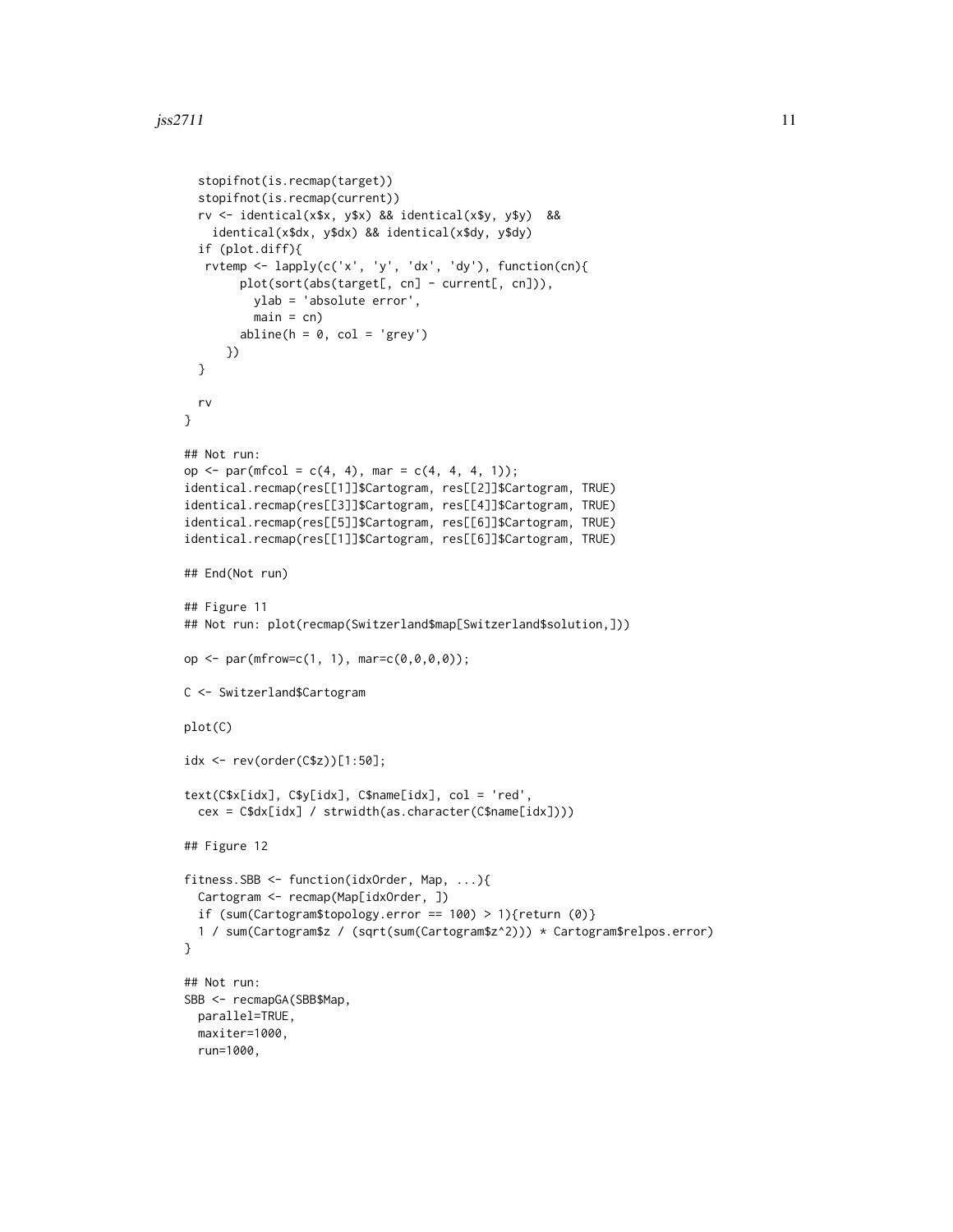```
seed = 1,
  keepBest = TRUE,
  fitness=fitness.SBB)
## End(Not run)
SBB.Map <- SBB$Map
# make input map overlapping
S <- SBB$Map
S \leftarrow S[!is.na(S$x),]
S$dx <- 0.1; S$dy <- 0.1; S$z <- S$DTV
S$name <- S$Bahnhof_Haltestelle
op <- par(mfrow = c(2, 1), mar = c(\emptyset, \emptyset, \emptyset, \emptyset))
plot.recmap(S)
idx <- rev(order(S$z))[1:10]
text(S$x[idx], S$y[idx], S$name[idx], col='red', cex=0.7)
idx <- rev(order(S$z))[11:30]
text(S$x[idx], S$y[idx], S$name[idx], col = 'red', cex = 0.5)Cartogram.recomp <- recmap(S)
plot(Cartogram.recomp)
idx <- rev(order(Cartogram.recomp$z))[1:40]
text(Cartogram.recomp$x[idx],Cartogram.recomp$y[idx],
Cartogram.recomp$name[idx],
col = 'red',cex = 1.25 * Cartogram.recomp$dx[idx] / strwidth(Cartogram.recomp$name[idx]))
# sanity check - reproducibility cross plattform
op <- par(mfrow = c(2, 2), mar = c(5, 5, 5, 5))
identical.recmap(Cartogram.recomp, SBB$Cartogram, TRUE)
## Figure 13
## Not run:
DF <- data.frame(Pct_Leave = UK$Map$Pct_Leave, row.names = UK$Map$name)
spplot(as.SpatialPolygonsDataFrame(UK$Map, DF),
  main="Input England/Wales/Scottland")
UK.recmap <- recmap(UK$Map)
spplot(as.SpatialPolygonsDataFrame(UK.recmap , DF))
# sanity check - reproducibility cross plattform
op <- par(mfrow=c(2,2), mar=c(5,5,5,5))
identical.recmap(UK.recmap, UK$Cartogram, TRUE)
## End(Not run)
```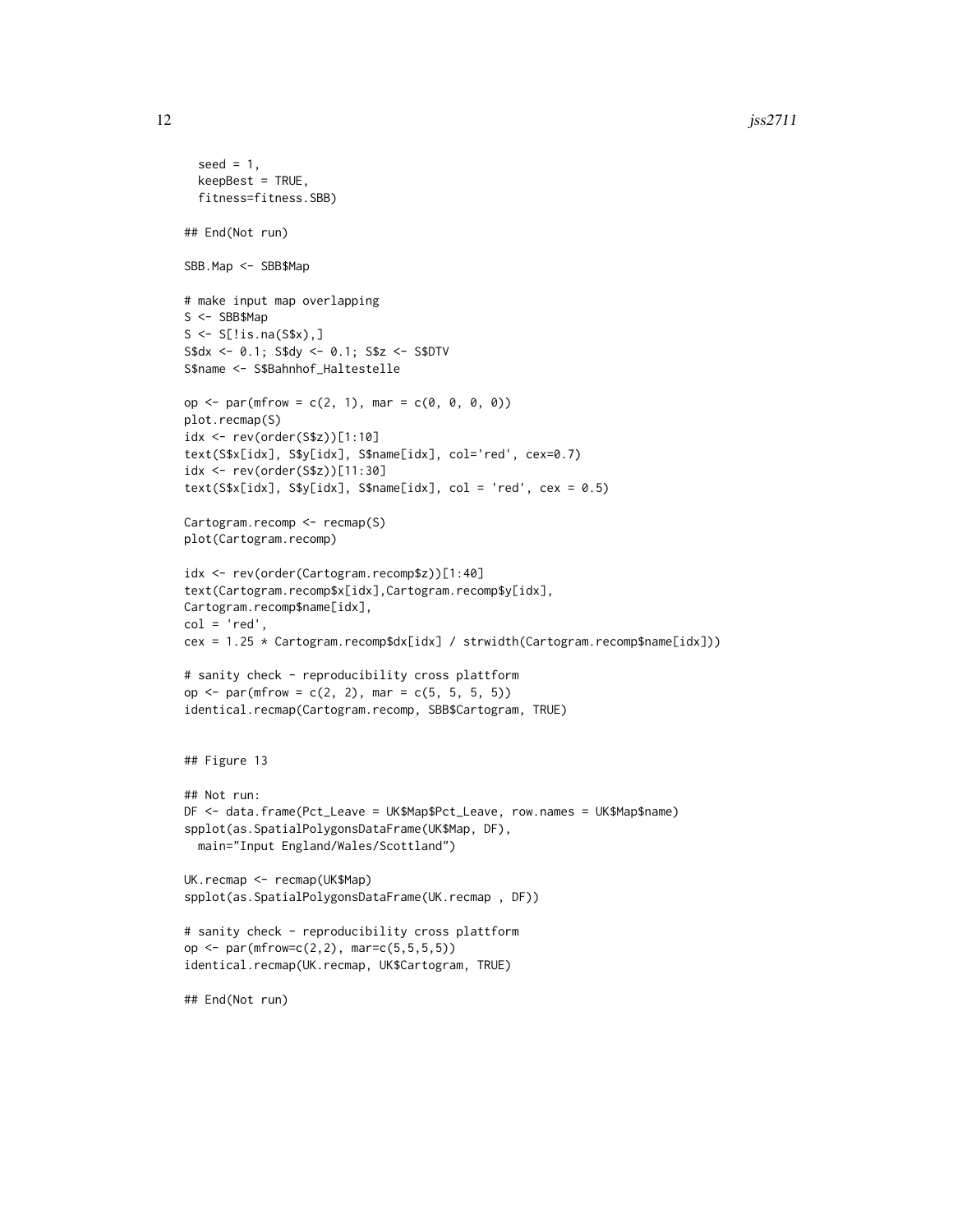#### <span id="page-12-1"></span><span id="page-12-0"></span>Description

plots input and output of the [recmap](#page-13-1) function. The function requires column names (x, y, dx, dy).

# Usage

```
## S3 method for class 'recmap'
plot(x, col='#00000011', col.text = 'grey', border = 'darkgreen', ...)
```
### Arguments

| x        | recmap object - can be input or output of recmap.                                                                                                                                                                                                                                                                                 |
|----------|-----------------------------------------------------------------------------------------------------------------------------------------------------------------------------------------------------------------------------------------------------------------------------------------------------------------------------------|
| col      | a vector of colors.                                                                                                                                                                                                                                                                                                               |
| border   | This parameter is passed to the rect function. color for rectangle border(s).<br>The default means par( $\langle f g'' \rangle$ ). Use border = NA to omit borders. If there are<br>shading lines, border $=$ TRUE means use the same colour for the border as for<br>the shading lines. The default value is set to 'darkgreen'. |
| col.text | a vector of colors.                                                                                                                                                                                                                                                                                                               |
| .        | whatsoever                                                                                                                                                                                                                                                                                                                        |
|          |                                                                                                                                                                                                                                                                                                                                   |

#### Value

graphical output

#### Author(s)

Christian Panse

#### See Also

```
recmap or vignette("recmap")
```
#### Examples

```
Cartogram <- recmap(Map <- checkerboard(2))
```
plot(Map) plot(Cartogram)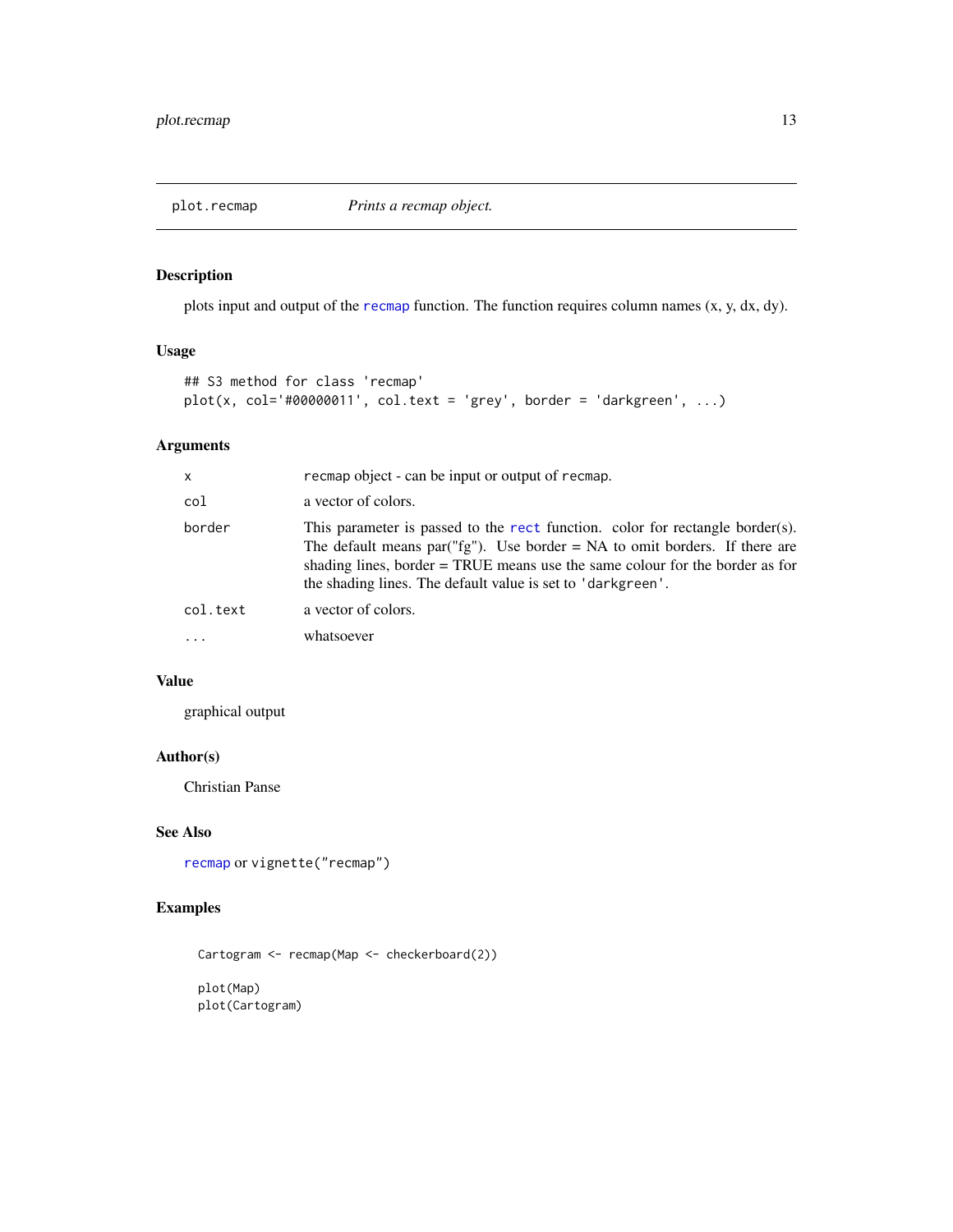#### <span id="page-13-1"></span><span id="page-13-0"></span>**Description**

The input consists of a map represented by overlapping rectangles. The algorithm requires as input for each map region:

- a tuple of (x, y) values corresponding to the (longitude, latitude) position,
- a tuple of (dx, dy) of expansion along (longitude, latitude),
- and a statistical value z.

The  $(x, y)$  coordinates represent the center of the minimal bounding boxes (MBB), The coordinates of the MBB are derived by adding or subtracting the  $(dx, dy) / 2$  tuple accordingly. The tuple  $(dx,$ dy) also defines the ratio of the map region. The statistical values define the desired area of each map region.

The output is a rectangular cartogram where the map regions are:

- Non-overlapping,
- connected.
- ratio and area of each rectangle correspond to the desired areas,
- rectangles are placed parallel to the axes.

The construction heuristic places each rectangle in a way that important spatial constraints, in particular

- the topology of the pseudo dual graph,
- the relative position of MBB centers.

are tried to be preserved.

The ratios are preserved and the area of each region corresponds to the as input given statistical value z.

#### Usage

 $r$ ecmap(V, E = data.frame(u=integer(), v=integer()))

#### Arguments

| V | defines the input map regions formatted as data, frame having the column<br>names c('x','y','dx','dy','z','name') as described above. V could also<br>be considered as the nodes of the pseudo dual.                                                                                                     |
|---|----------------------------------------------------------------------------------------------------------------------------------------------------------------------------------------------------------------------------------------------------------------------------------------------------------|
| E | defines the edges of the map region's pseudo dual graph. If $E$ is not provided,<br>this is the default; the pseudo dual graph is composed of overlapping rectangles.<br>If used, E must be a data. frame containing two columns named $c('u', 'v')$<br>of type integer referencing the row number of V. |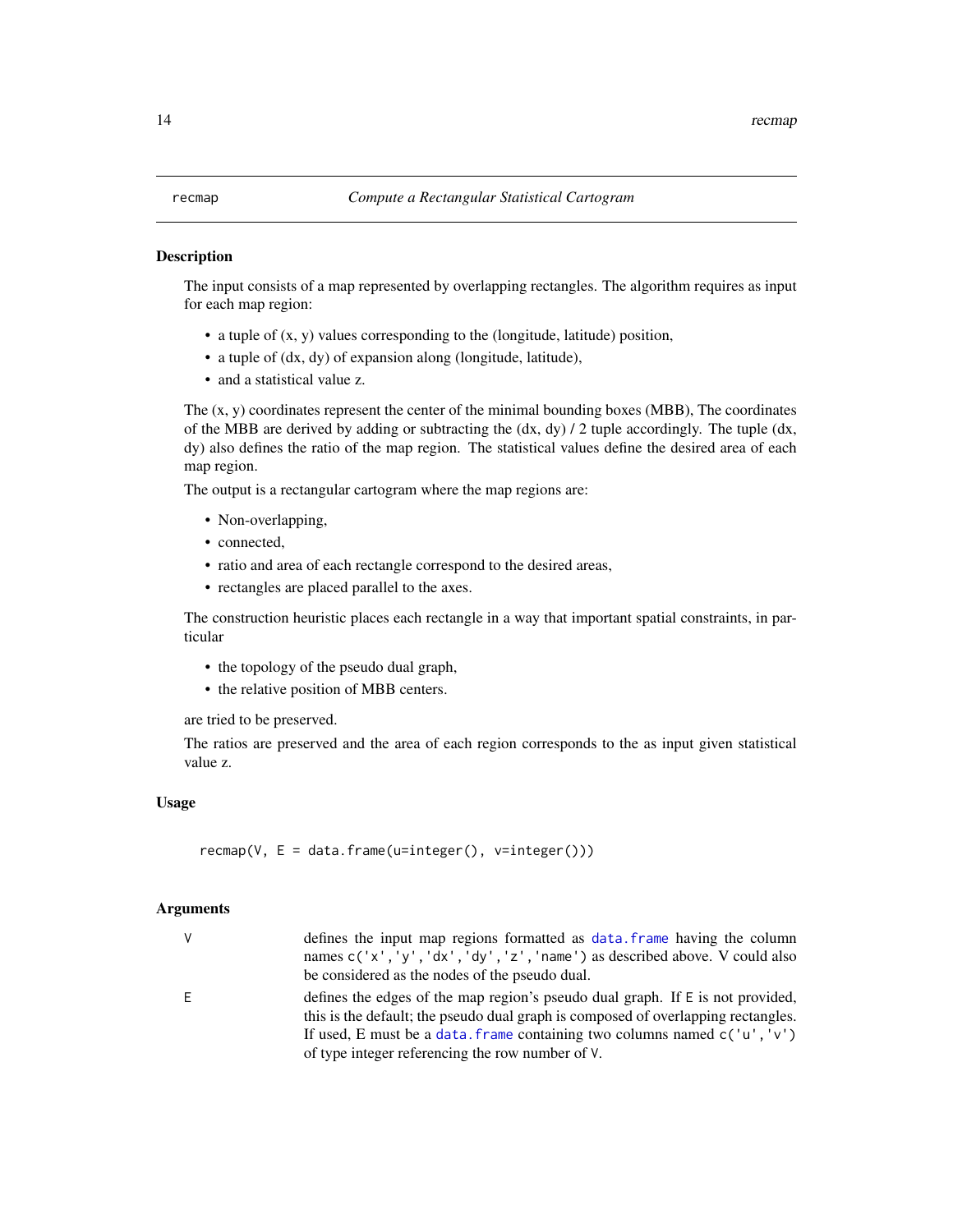#### <span id="page-14-0"></span>recmap and the set of the set of the set of the set of the set of the set of the set of the set of the set of the set of the set of the set of the set of the set of the set of the set of the set of the set of the set of th

#### Details

The basic idea of the current recmap *implementation*:

- 1. Compute the pseudo dual out of the overlapping map regions.
- 2. Determine the *core region* by index <-int(n / 2).
- 3. Place region by region along DFS skeleton of pseudo dual starting with the *core region*.

Note: if a rectangle can not be placed, accept a non-*feasible solution* (avoid solutions having a topology error higher than 100) Solving this constellation can be intensive in the computation, and due to the assumably low fitness value the candidate cartogram will be likely rejected by the metaheuristic.

*Time Complexity:* The time complexity is  $O(n^2)$ , where n is the number of regions. DFS is visiting each map region only once and therefore has time complexity  $O(n)$ . For each placement, a constant number of MBB intersection are called (max 360). MBB check is implemented using std::set, insert, upper\_bound, upper\_bound costs are  $O(\log(n))$ . However, the worst case for a range query is  $O(n)$ , if and only if dx or dy cover the whole x or y range. Q.E.D.

*Performance:* In praxis, computing on a 2.4 GHz Intel Core i7 machine (using only one core), using the 50 state U.S. map example, recmap can compute approximately 100 cartograms in one second. The number of MBB calls were (Min., Median, Mean, Max) =  $(1448, 2534, 3174, 17740)$ , using in each run a different index order using the ([sample](#page-0-0)) method.

*Geodetic datum:* the recmap algorithm is not transforming the geodetic datum, e.g., WGS84 or Swissgrid.

#### Value

Returns a recmap S3 object of the transformed map with new coordinates  $(x, y, dx, dy)$  plus additional columns containing information for topology error, relative position error, and the DFS number. The error values are thought to be used for fitness function of the metaheuristic.

#### Author(s)

Christian Panse, 2016

#### References

- Roland Heilmann, Daniel Keim, Christian Panse, and Mike Sips (2004). "RecMap: Rectangular Map Approximations." InfoVis 2004, IEEE Symposium on Information Visualization, Austin, Texas, 33-40. doi: doi: [10.1109/INFVIS.2004.57.](https://doi.org/10.1109/INFVIS.2004.57)
- Panse C (2018). "Rectangular Statistical Cartograms in R: The recmap Package." Journal of Statistical Software, Code Snippets, 86(1), pp. 1-27. doi: [10.18637/jss.v086.c01.](https://doi.org/10.18637/jss.v086.c01)

#### See Also

- S3 class methods: [plot.recmap](#page-12-1) and [summary.recmap](#page-20-1).
- the metaheuristic glue methods: [recmapGA](#page-16-1) and [recmapGRASP](#page-18-1).
- The package vignette [https://CRAN.R-project.org/package=recmap/vignettes/recmap](https://CRAN.R-project.org/package=recmap/vignettes/recmap.html). [html](https://CRAN.R-project.org/package=recmap/vignettes/recmap.html) or by calling vignette("recmap") on the R command prompt.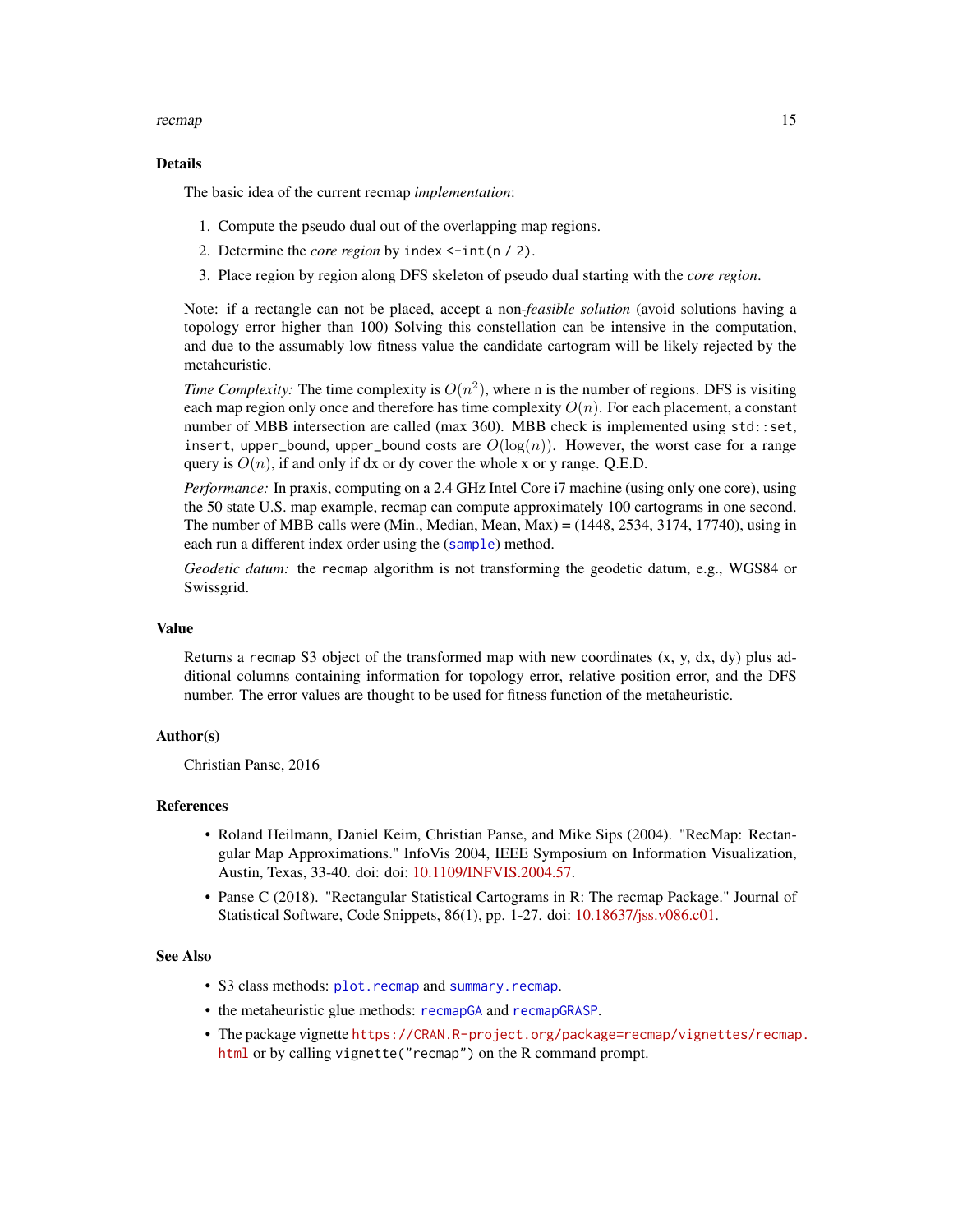16 recomplex to the contract of the contract of the contract of the contract of the contract of the contract of the contract of the contract of the contract of the contract of the contract of the contract of the contract o

```
map <- checkerboard(2)
cartogram <- recmap(map)
map
cartogram
op \leq par(mfrow = c(1, 2))
plot(map)
plot(cartogram)
## US example
usa <- data.frame(x = state.center$x,
  y = state.center$y,
  # make the rectangles overlapping by correcting
  # lines of longitude distance.
  dx = sqrt(state.area) / 2
   / (0.8 * 60 * cos(state.center$y * pi / 180)),dy = sqrt(state.area) / 2 / (0.8 * 60),
  z = sqrt(state.area),
  name = state.name)
usa$z <- state.x77[, 'Population']
US.Map <- usa[match(usa$name,
  c('Hawaii', 'Alaska'), nomatch = 0) == 0, ]plot.recmap(US.Map)
plot(recmap(US.Map))
par(op)
# define a fitness function
recmap.fitness <- function(idxOrder, Map, ...){
  Cartogram <- recmap(Map[idxOrder, ])
  # a map region could not be placed;
  # accept only feasible solutions!
  if (sum(Cartogram$topology.error == 100) > 0){return (0)}
  1 / sum(Cartogram$z / (sqrt(sum(Cartogram$z^2)))
    * Cartogram$relpos.error)
}
## Not run:
## use Genetic Algorithms (GA >=3.0.0) as metaheuristic
M <- US.Map
recmapGA <- ga(type = "permutation",
  fitness = recmap.fitness,
 Map = M,
  monitor = gaMonitor,
  min = 1, max = nrow(M),
```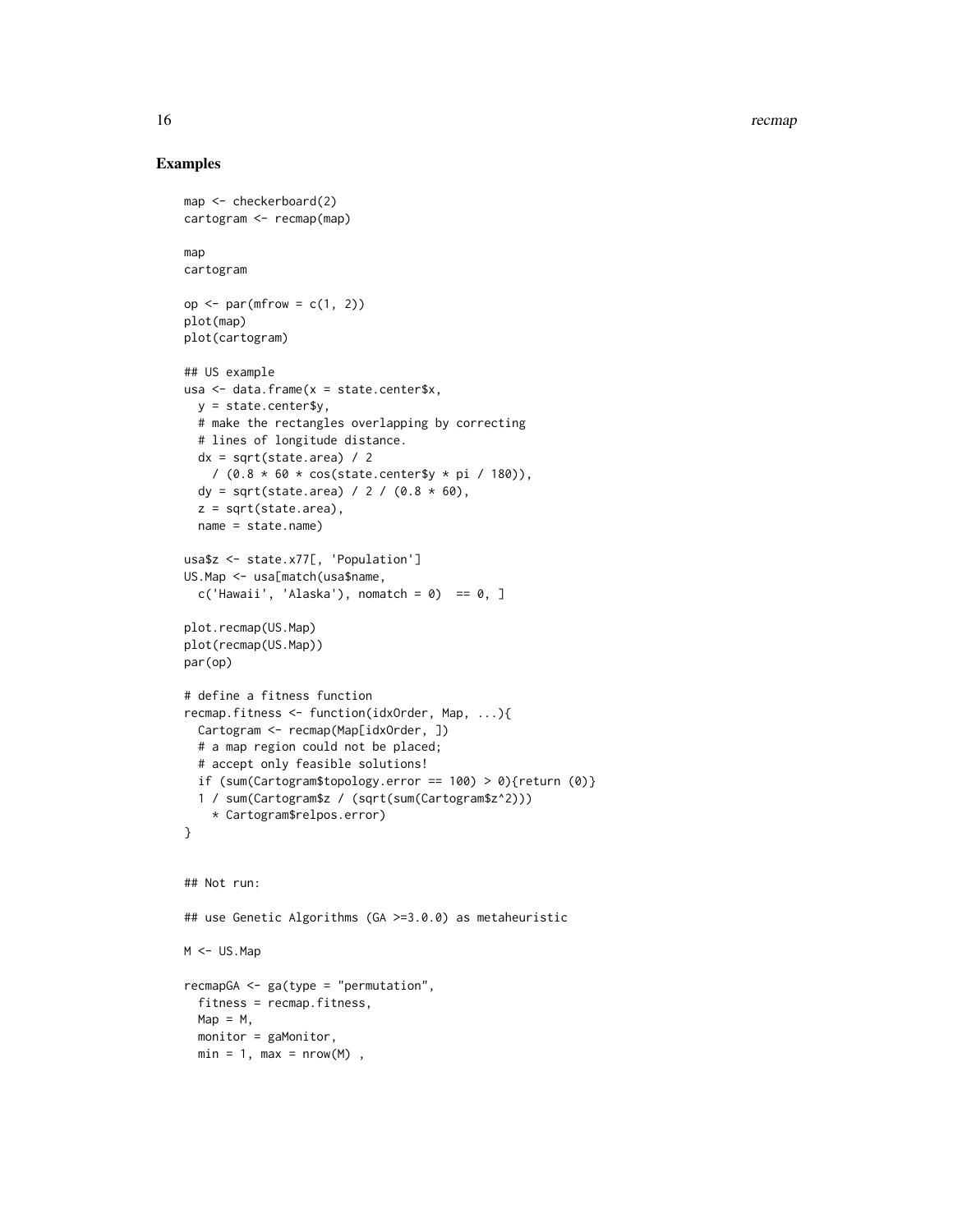#### <span id="page-16-0"></span>recmapGA 17

```
popSize = 4 * nrow(M),
 maxiter = 10,
 run = 100,
 parallel=TRUE,
 pmutation = 0.25)
plot(recmap(M[recmapGA@solution[1,],]))
plot(recmapGA)
## End(Not run)
## Not run:
# install.packages('rbenchmark')
library(rbenchmark)
benchmark(recmap(US.Map[sample(50,50),]), replications=100)
## test replications elapsed relative user.self
##1 recmap(US.Map[sample(50, 50), ]) 100 1.255 1 1.124
## sys.self user.child sys.child
##1 0.038 0 0
## End(Not run)
## Have Fun!
```
<span id="page-16-1"></span>recmapGA *Genetic Algorithm Wrapper Function for recmap*

#### Description

higher-level function for [recmap](#page-13-1) using a Genetic Algorithm as metaheuristic.

#### Usage

```
recmapGA(Map,
 fitness = .recmap.fitness,
 pmutation = 0.25,
 popSize = 10 * new (Map),
 maxiter = 10,
 run = maxiter,
 monitor = if (interactive()) { gaMonitor } else FALSE,
 parallel = FALSE,
 ...)
```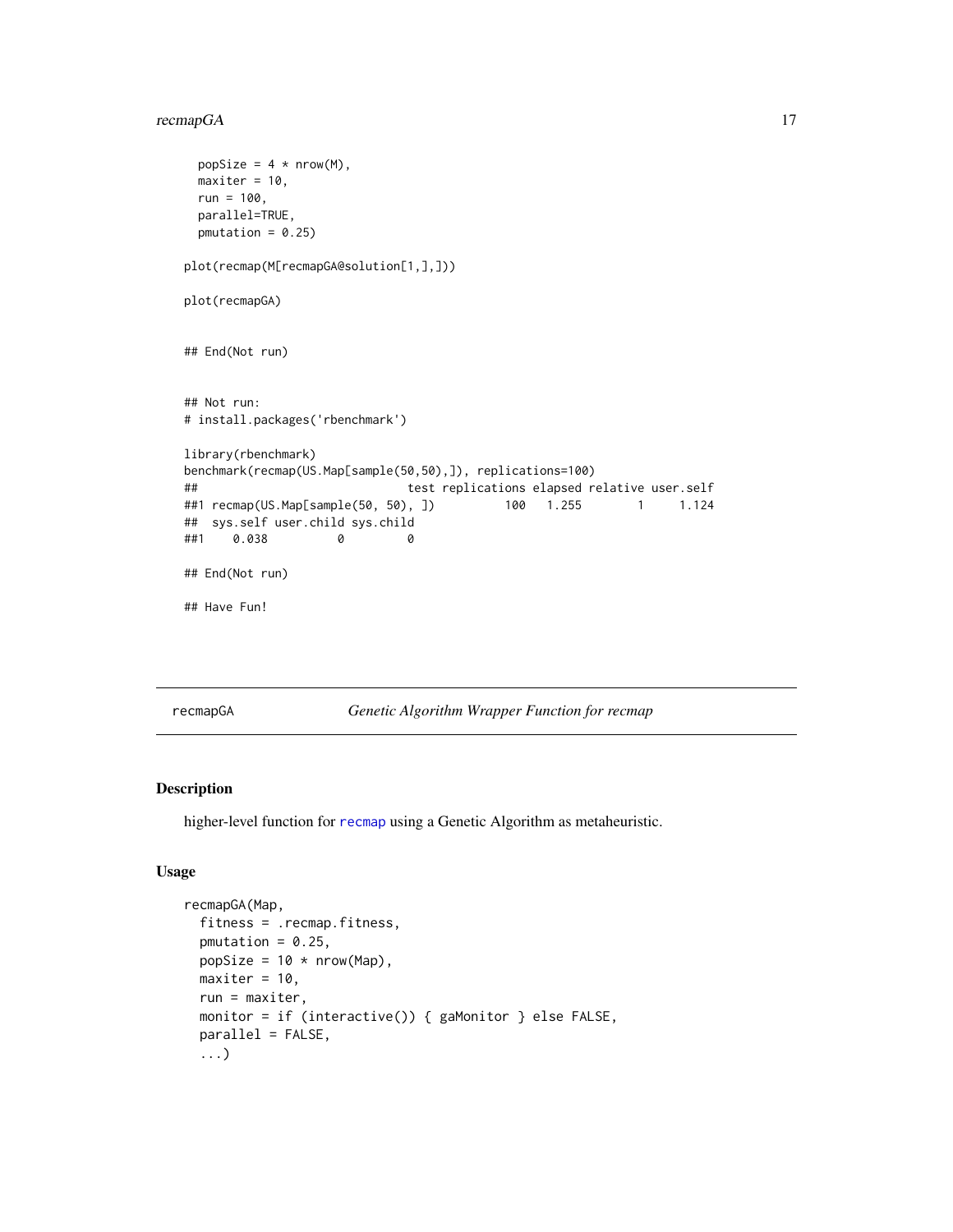#### <span id="page-17-0"></span>Arguments

|           | The following arguments are passed through ga.                                                                                               |
|-----------|----------------------------------------------------------------------------------------------------------------------------------------------|
|           | defines the input map regions formatted as data. Frame having the column<br>names $c('x', 'y', 'dx', 'dy', 'z', 'name')$ as described above. |
| Mapness   | a fitness function $\text{function}(\text{idxOrder}, \text{Map}, \ldots)$ returning a number which as<br>to be maximized.                    |
| pmutation | see docu of ga.                                                                                                                              |
| popSize   | see docu of ga.                                                                                                                              |
| maxiter   | see docu of ga.                                                                                                                              |
| run       | see docu of ga.                                                                                                                              |
| monitor   | see docu of ga.                                                                                                                              |
| parallel  | see docu of ga.                                                                                                                              |
| .         | passed through the ga method.                                                                                                                |

#### Value

returns a list of the input Map, the solution of the [ga](#page-0-0) function, and a [recmap](#page-13-1) object containing the cartogram.

#### Author(s)

Christian Panse 2016-2019

#### References

Luca Scrucca (2013). GA: A Package for Genetic Algorithms in R. Journal of Statistical Software, 53(4), 1-37. doi: [10.18637/jss.v053.i04.](https://doi.org/10.18637/jss.v053.i04)

#### See Also

- [recmap](#page-13-1) Compute a Rectangular Statistical Cartogram
- [ga](#page-0-0) Genetic Algorithms

```
## The default fitnes function is currently defined as
function(idxOrder, Map, ...){
 Cartogram <- recmap(Map[idxOrder, ])
 # a map region could not be placed;
 # accept only feasible solutions!
 if (sum(Cartogram$topology.error == 100) > 0){return (0)}
 1 / sum(Cartogram$relpos.error)
}
```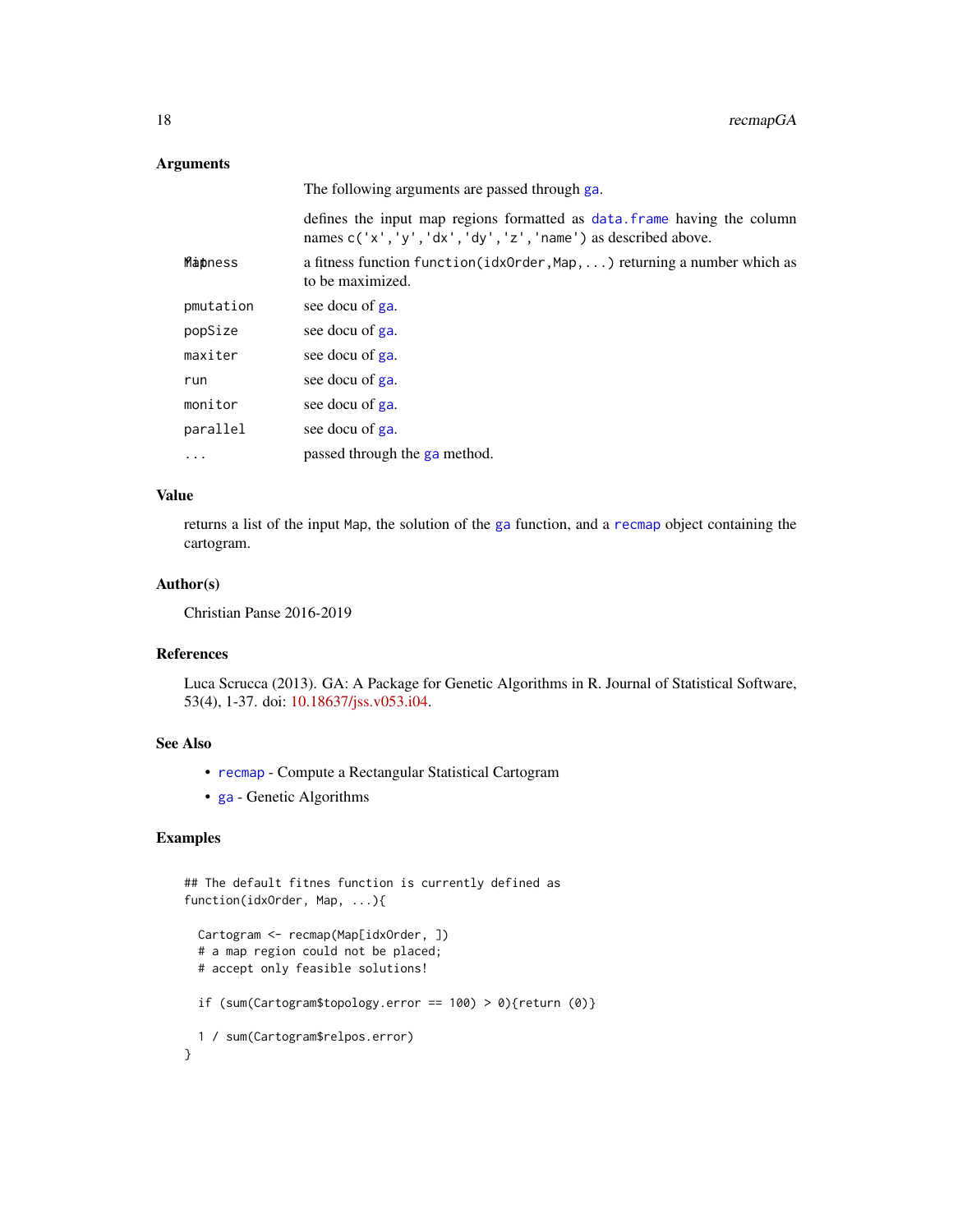#### <span id="page-18-0"></span>recmapGRASP 19

## Not run:

```
## use Genetic Algorithms (GA >=3.0.0) as metaheuristic
set.see(1)
res <- recmapGA(Map = checkerboard(4), pmutation = 0.25)
op \leq par(mfrow = c(1, 3))
plot(res$Map, main = "Input Map")
plot(res$GA, main="Genetic Algorithm")
plot(res$Cartogram, main = "Output Cartogram")
## US example
getUS_map <- function(){
  usa <- data.frame(x = state.center$x,
 y = state.center$y,
  # make the rectangles overlapping by correcting
  # lines of longitude distance.
  dx = sqrt(state.area) / 2/ (0.8 * 60 * cos(state.center$y * pi / 180)),
  dy = sqrt(state.area) / 2 / (0.8 * 60),
  z = sqrt(state.area),
  name = state.name)
  usa$z <- state.x77[, 'Population']
  US.Map <- usa[match(usa$name,
   c('Hawaii', 'Alaska'), nomatch = 0) == 0, ]class(US.Map) <- c('recmap', 'data.frame')
  US.Map
}
# takes 34.268 seconds on CRAN
res <- recmapGA(getUS_map(), maxiter = 5)
op <- par(ask = TRUE)
plot(res)
par(op)
summary(res)
## End(Not run)
```
<span id="page-18-1"></span>recmapGRASP *Greedy Randomized Adaptive Search Procedure Wrapper Function for recmap*

#### Description

Implements a metaheuristic for [recmap](#page-13-1) based on GRASP.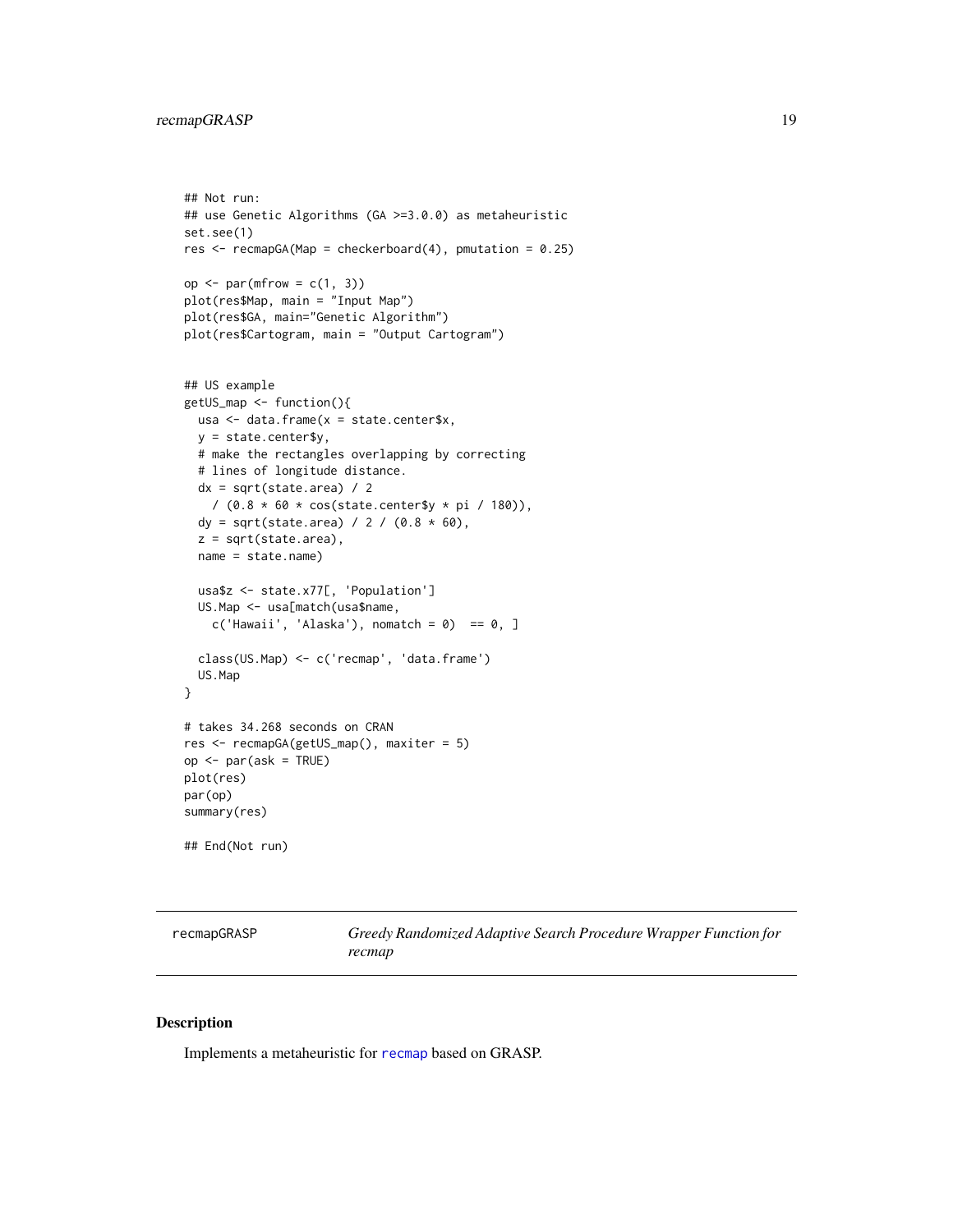#### <span id="page-19-0"></span>Usage

```
recmapGRASP(Map, fitness = .recmap.fitness, n.samples = nrow(Map) * 2,
  fitness.cutoff = 1.7, iteration.max = 10)
```
#### Arguments

| Map                           | defines the input map regions formatted as data, frame having the column<br>names $c('x', 'y', 'dx', 'dy', 'z', 'name')$ as described above. |
|-------------------------------|----------------------------------------------------------------------------------------------------------------------------------------------|
| fitness                       | a fitness function $\text{function}(idxOrder, Map, \dots)$ returning a number which as<br>to be maximized.                                   |
| n.samples                     | number of samples.                                                                                                                           |
| fitness.cutoff cut-off value. |                                                                                                                                              |
|                               | iteration.max maximal number of iteration.                                                                                                   |

#### Value

returns a list of the input Map, the best solution of GRASP, and a [recmap](#page-13-1) object containing the cartogram.

#### Author(s)

Christian Panse

#### References

Feo TA, Resende MGC (1995). "Greedy Randomized Adaptive Search Procedures." Journal of Global Optimization, 6(2), 109-133. ISSN 1573-2916. doi: [10.1007/BF01096763.](https://doi.org/10.1007/BF01096763)

#### See Also

[recmapGA](#page-16-1) and [recmap](#page-13-1)

```
## US example
getUS_map <- function(){
 usa \leq data.frame(x = state.center$x,
 y = state.center$y,
 # make the rectangles overlapping by correcting
 # lines of longitude distance.
 dx = sqrt(state.area) / 2/ (0.8 * 60 * cos(state.center$y * pi / 180)),dy = sqrt(state.area) / 2 / (0.8 * 60),
 z = sqrt(state.area),
 name = state.name)
 usa$z <- state.x77[, 'Population']
```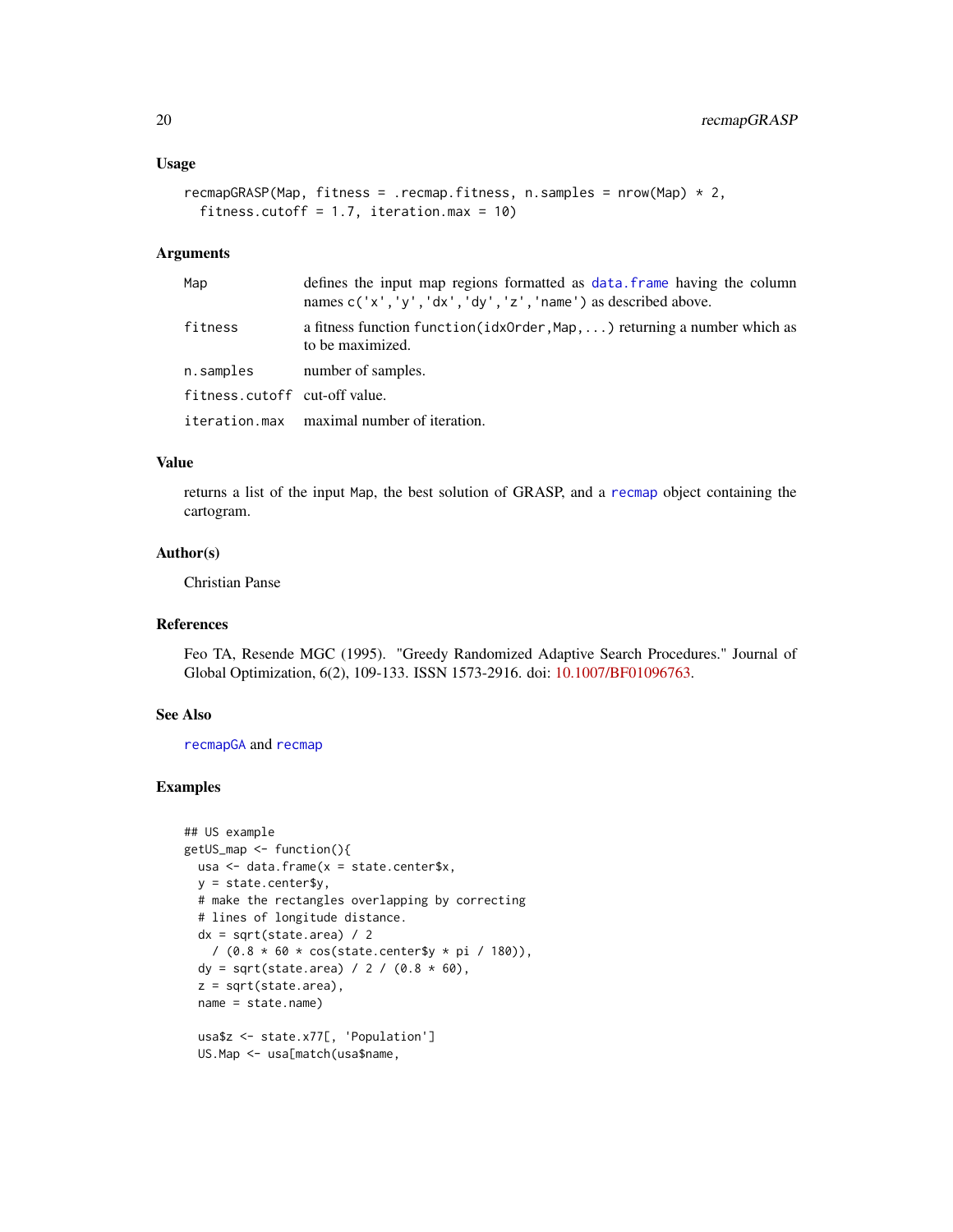```
c('Hawaii', 'Alaska'), nomatch = 0) == 0, ]class(US.Map) <- c('recmap', 'data.frame')
  US.Map
}
## Not run:
res <- recmapGRASP(getUS_map())
plot(res$Map, main = "Input Map")
plot(res$Cartogram, main = "Output Cartogram")
## End(Not run)
```
<span id="page-20-1"></span>summary.recmap *Summary for recmap*

#### Description

Summary method for S3 class [recmap](#page-13-1). The area error is computed as described in the CartoDraw paper.

#### Usage

## S3 method for class 'recmap' summary(object, ...)

#### Arguments

| object  | S3 class recmap. |
|---------|------------------|
| $\cdot$ | whatsoever.      |

#### Value

returns a data. frame containing summary information, e.g., objective functions or number of map regions.

#### Author(s)

Christian Panse 2016

#### References

D. A. Keim, S. C. North, and C. Panse, "CartoDraw: A Fast Algorithm for Generating Contiguous Cartograms," IEEE Trans. Vis. Comput. Graph., vol. 10, no. 1, pp. 95-110, 2004. doi: [10.1109/](https://doi.org/10.1109/TVCG.2004.1260761) [TVCG.2004.1260761.](https://doi.org/10.1109/TVCG.2004.1260761)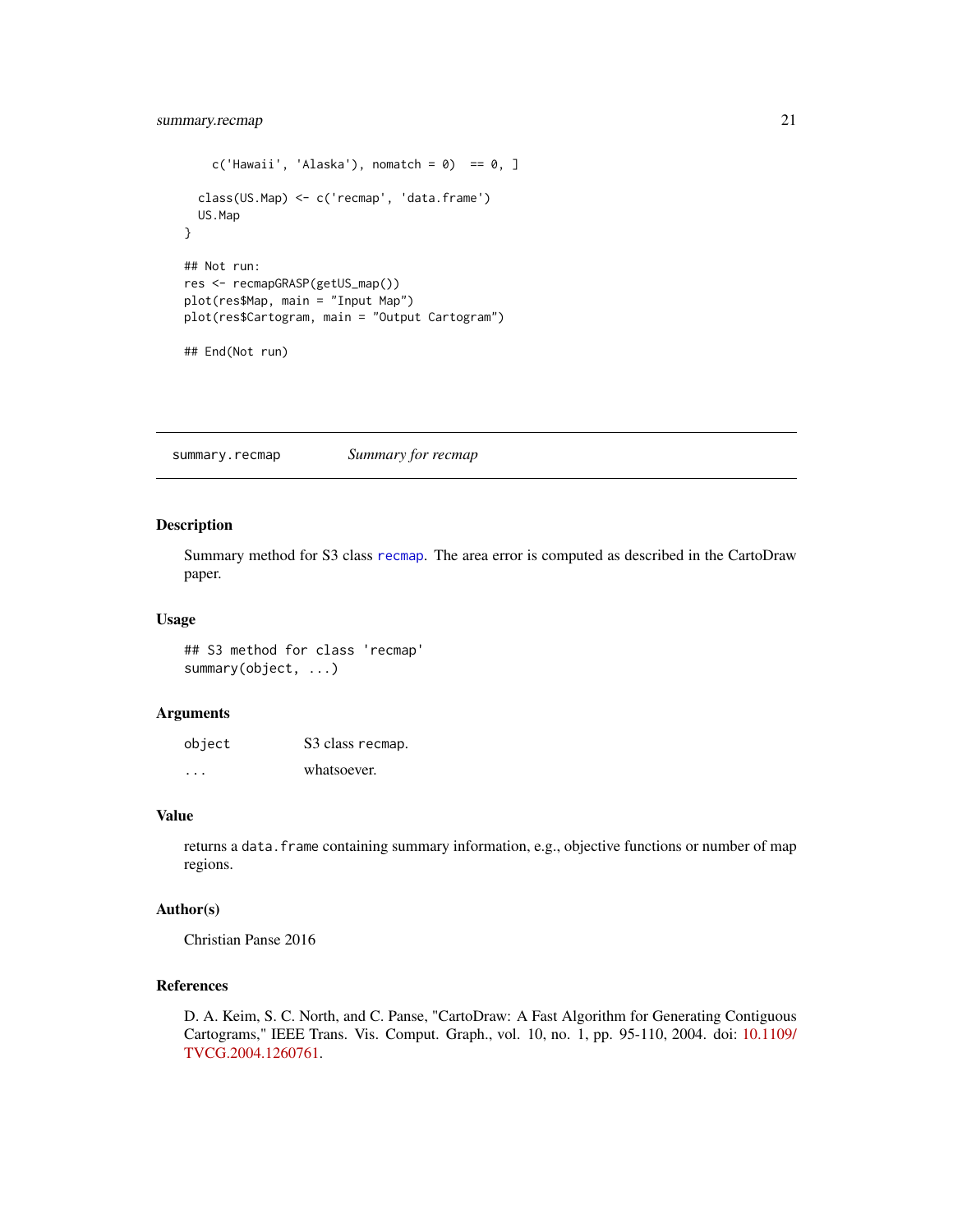22 summary.recmap

```
summary(checkerboard(4))
summary(recmap(checkerboard(4)))
```